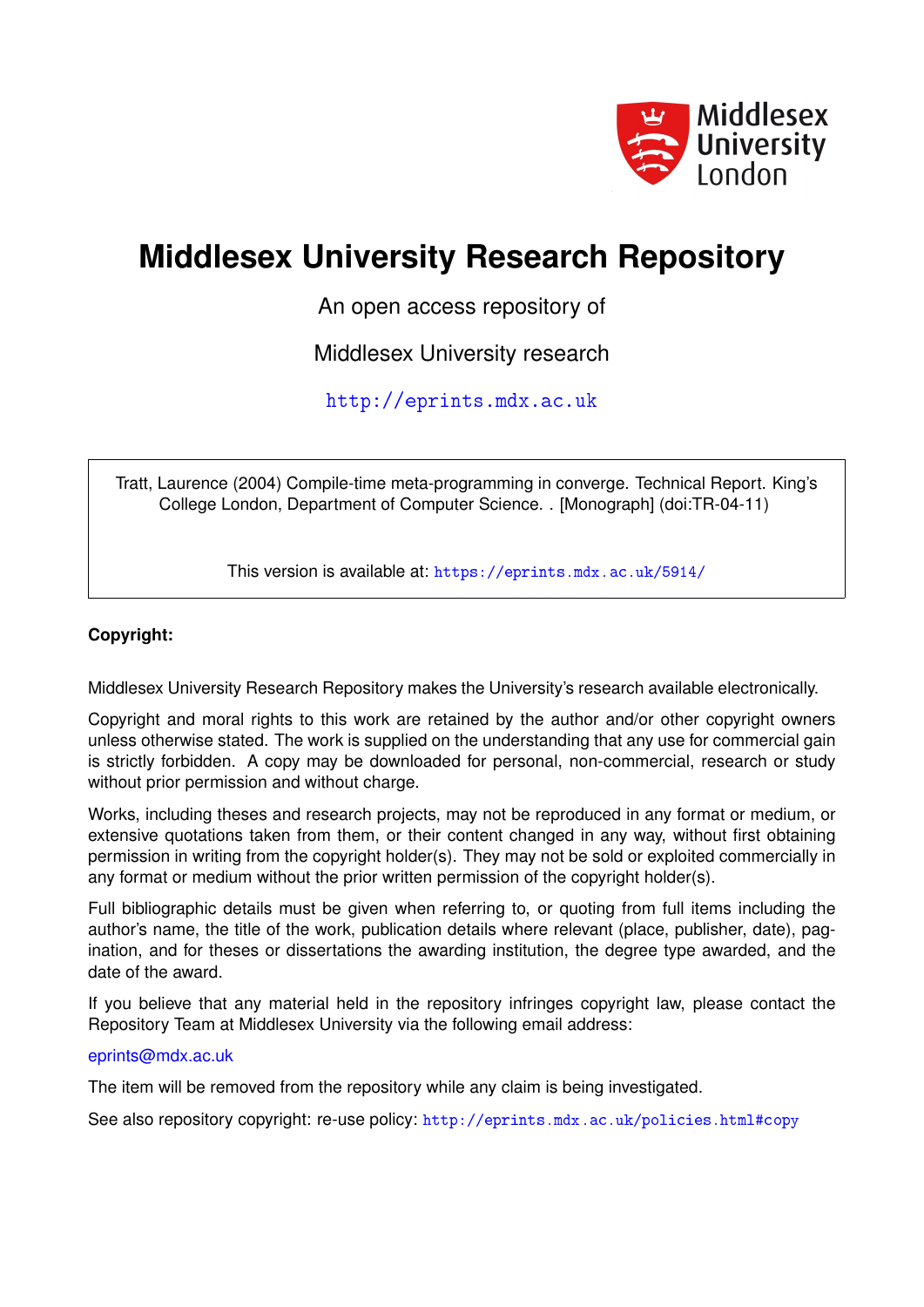# Compile-time meta-programming in Converge

Department of Computer Science, Technical Report TR-04-11

Laurence Tratt

King's College London, Strand, London, WC2R 2LS, U.K., laurie@tratt.net, http://tratt.net/laurie/

Abstract. Compile-time meta-programming allows programs to be constructed by the user at compile-time. Few modern languages are capable of compile-time meta-programming, and of those that do, many of the most powerful are statically typed functional languages. In this paper I present the dynamically typed, object orientated language Converge which allows compile-time meta-programming in the spirit of Template Haskell. Converge demonstrates that integrating powerful, safe compiletime meta-programming features into a dynamic language requires few restrictions to the flexible development style facilitated by the paradigm.

# 1 Introduction

Compile-time meta-programming allows the user of a programming language a mechanism to interact with the compiler to allow the construction of arbitrary program fragments by user code. As Steele argues, 'a main goal in designing a language should be to plan for growth'  $[1]$  – compile-time meta-programming is a powerful mechanism for allowing a language to be grown in ways limited only by a users imagination. Compile-time meta-programming allows users to e.g. add new features to a language [2] or apply application specific optimizations [3].

The LISP family of languages, such as Scheme [4], have long had powerful macro facilities allowing program fragments to be built up at compile-time. Such macro schemes suffered for many years from the problem of variable capture; fortunately modern implementations of hygienic macros [5] allow macros to be used safely. LISP and Scheme programs make frequent use of macros, which are an integral and vital feature of the language. Compile-time meta-programming is, at first glance, just a new name for an old concept – macros. However, LISPesque macros are but one way of realizing compile-time meta-programming.

Brabrand and Schwartzbach differentiate between two main categories of macros [6]: those which operate at the syntactic level and those which operate at the lexing level. Scheme's macro system works at the syntactic level: it operates on Abstract Syntax Trees (AST's), which structure a programs representation in a way that facilitates making sophisticated decisions based on a nodes context within the tree. Macro systems operating at the lexing level are inherently less powerful, since they essentially operate on a text string, and have little to no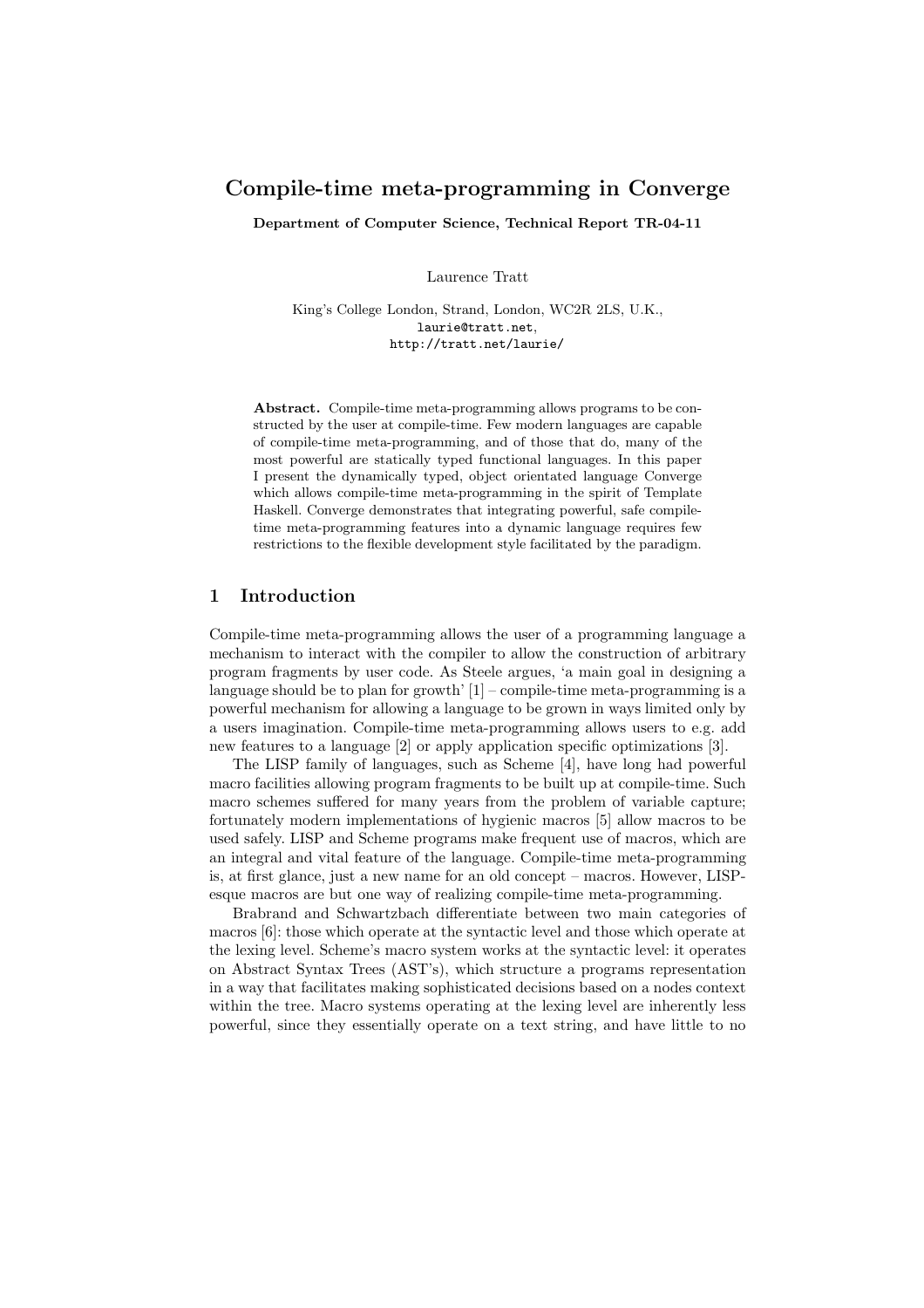sense of context. Despite this, of the relatively few mainstream programming languages which have macro systems, by far the most widely used is the C preprocessor (CPP), a lexing system which is well-known for causing bizarre programming headaches due to unexpected side effects of its use (see e.g. [7–9]).

Despite the power of syntactic macro systems, and the wide-spread usage of the CPP, relatively few programming languages other than LISP and C explicitly incorporate such systems (of course, a lexing system such as the CPP can be used with other text files that share lexing rules). One of the reasons for the lack of macro systems in programming languages is that whilst lexing systems are recognised as being inadequate, modern languages do not share LISP's syntactic minimalism. This creates a significant barrier to creating a system which matches LISP's power and seamless integration with the host language [10].

Relatively recently languages such as the multi-staged MetaML [11] and Template Haskell (TH) [12] have shown that statically typed functional languages can house powerful compile-time meta-programming facilities where the runtime and compile-time languages are one and the same. Whereas lexing macro systems typically introduce an entirely new language to proceedings, and LISP macro systems need the compiler to recognise that macro definitions are different from normal functions, languages such as TH move the macro burden from the point of definition to the macro call point. In so doing, macros suddenly become as any other function within the host language, making this form of compile-time meta-programming in some way distinct from more traditional macro systems. Importantly these languages also provide powerful, but usable, ways of coping with the syntactic richness of modern languages.

Most of the languages which fall into this new category of compile-time meta-programming languages are statically typed functional languages. Whilst such languages have many uses, there are many situations where other language paradigms are useful. In my main body of research on transforming UML-esque models [13], I make frequent use of so-called dynamic object orientated (OO) languages such as Python [14] which are aimed at facilitating rapid development. Since languages such as MetaML and TH are concerned with different aspects of program development (such as statically determinable type-safety), it is not obvious that the compile-time systems devised for those languages would work within the context of a more flexible dynamic language.

In this paper I present a dynamic OO language similar to Python, which contains compile-time meta-programming features similar to TH – the result is Converge. The first part of this paper describes the essential features of the Converge language. The second part of this paper describes Converge's compiletime meta-programming features in more detail, looking at both user-visible features (such as scoping rules) and 'under the hood' features relevant to the compiler (such as dealing with forward references). This forms the main part of the paper, and demonstrates that compile-time meta-programming is not only compatible with dynamic languages (requiring few compromises to the dynamic nature of such languages) but provides features to the users of dynamic languages which have hitherto been largely unavailable. The final part of the paper presents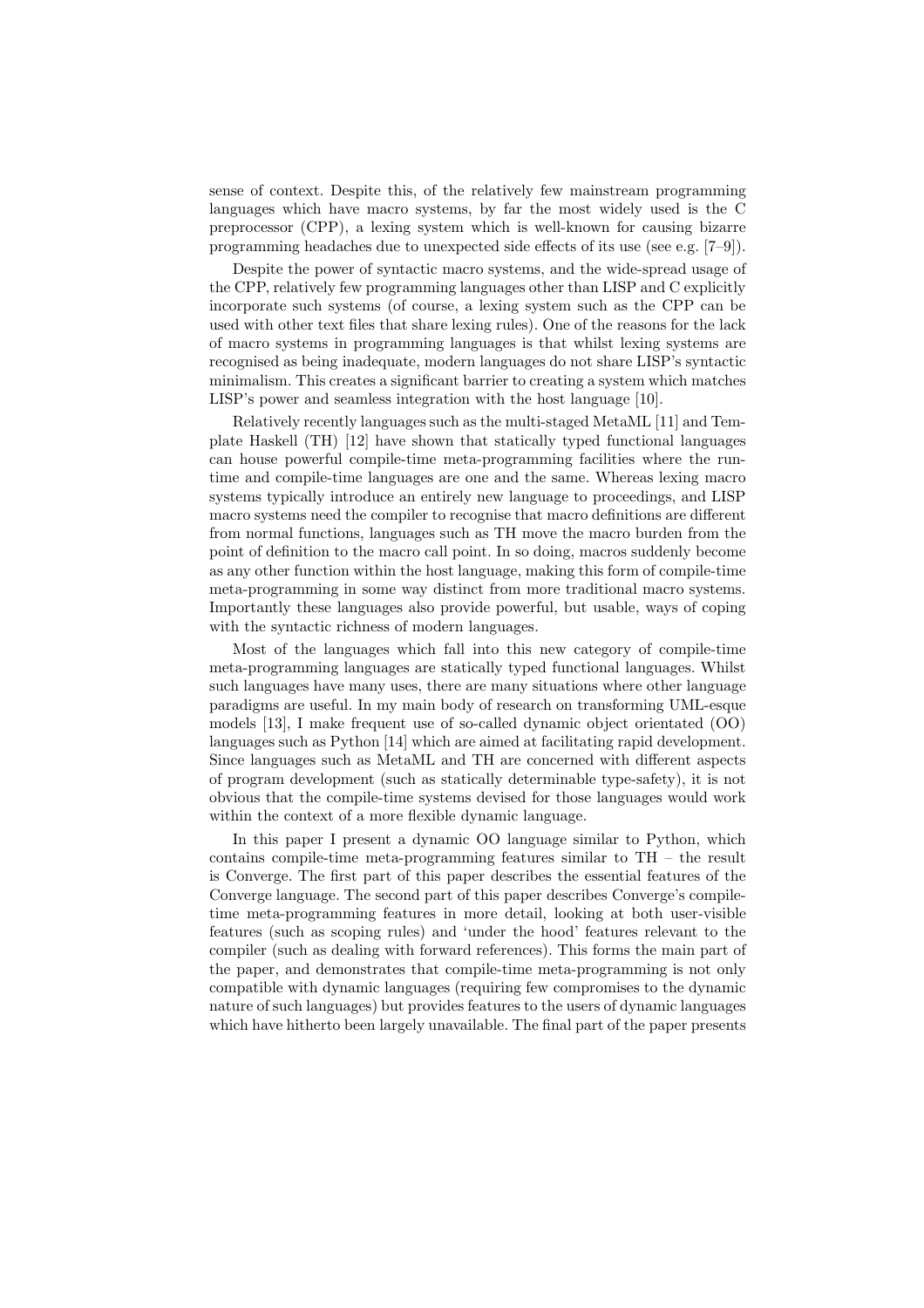a high-level look at the Converge compiler, showing how the details of preceding sections dictate the structure of the compiler implementation.

# 2 Converge basics

This section gives a brief overview of basic Converge features that are relevant to the main subject of this paper. Whilst this is not a replacement for the language manual [15], it should allow readers familiar with a few other programming languages the opportunity to quickly come to grips with the most important areas of Converge, and to determine the areas where it differs from other languages.

Converge's most obvious ancestor is Python [14] resulting in an indentation based syntax, a similar range and style of datatypes, and general sense of aesthetics. The most significant difference is that Converge is a slightly more static language: namespaces (e.g. a modules classes and functions, and all variable references) are determined statically at compile-time whereas Python's namespaces can be altered at run-time. Converge's scoping rules are also different from Python's and many other languages, and are intentionally very simple. Essentially Converge's functions are synonymous with both closures and blocks. Converge is lexically scoped, and there is only one type of scope (as opposed to Python's notion of local and global scopes). Variables do not need to be declared before their use: assigning to a variable anywhere in a block makes that variable local throughout the block (and accessible to inner blocks) unless the variable is declared via the nonlocal keyword to refer to a variable in an outer block. Variable references search in order from the innermost block outwards, ultimately resulting in a compile-time error if a suitable reference is not found. As in Python, fields within a class are not accessible via the default scoping mechanism: they must be referenced via the self variable which is automatically brought into scope in any bound function (functions declared within a class are automatically bound functions).

Converge programs are split into modules, which contain a series of definitions (imports, functions, classes and variable definitions). Unlike Python, each module is individually compiled into a bytecode file by the Converge compiler convergec and linked by convergel to produce a static bytecode executable which can be run by the Converge VM. If a module is the main module of a program (i.e. passed first to the linker), Converge calls its main function to start execution. The following module shows a caching Fibonacci generating class, and indirectly shows Converge's scoping rules (the i and fib cache variables are local to the functions they are contained within), printing 8 when run:

#### import Sys

```
class Fib:
 func init():
   self.cache := [0, 1]func fib(x):
   i := self.cache.len()
```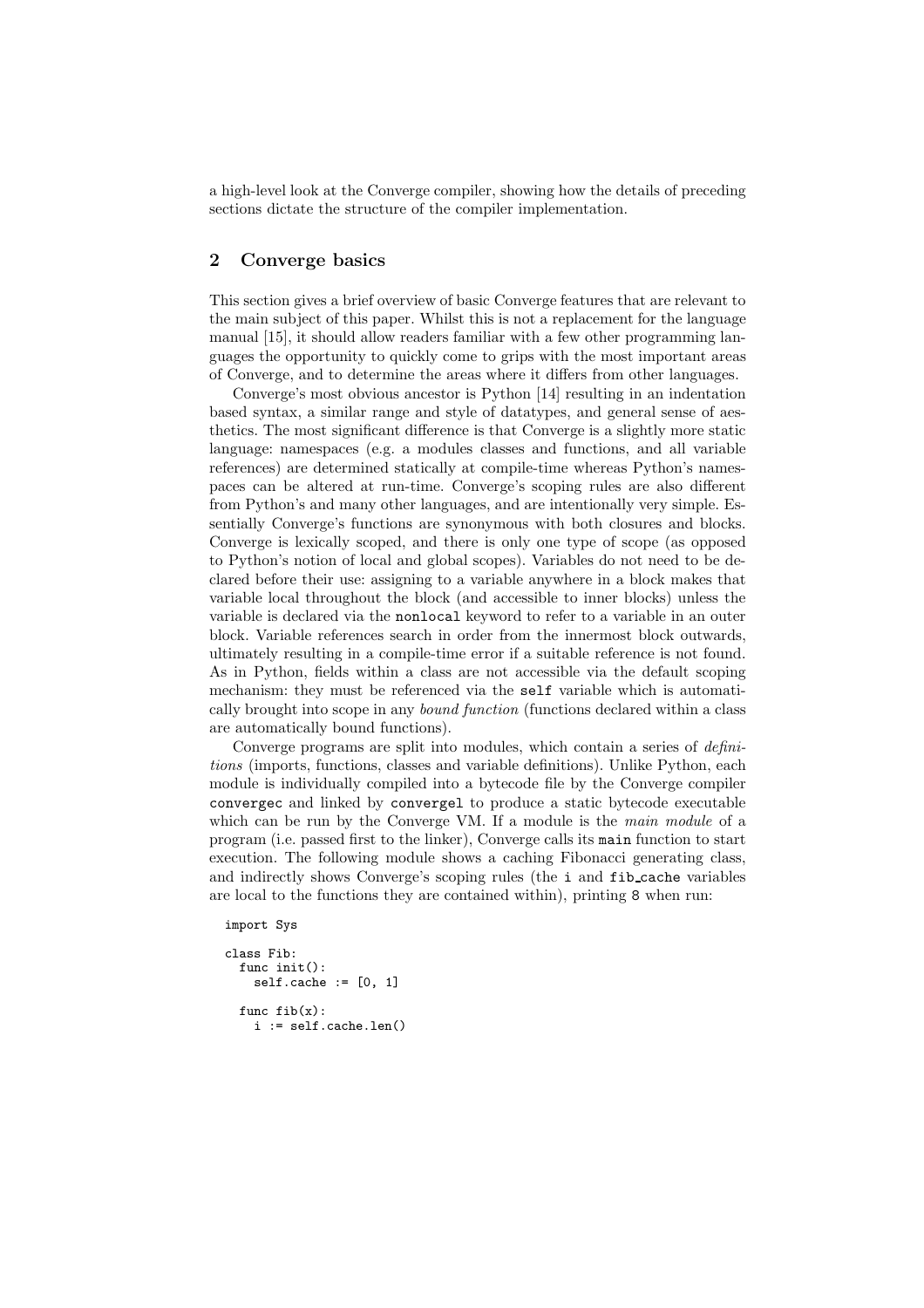```
while i \leq x:
      self.cache.append(self.cache[i - 2] + self.cache[i - 1])
      i + = 1return self.cache[x]
func main():
  fib_cache := Fib_Cache()
  Sys.println(fib_cache.fib(6))
```
Another important, if less obvious, influence is Icon [16]. As Icon, Converge is an expression-based language. Icon has a powerful notion of expression success and failure; for the purposes of this paper, these features are largely irrelevant. The most important feature inherited from Icon is functions which generate more than one return value via the yield keyword: these are known as *generators*. In this paper we only encounter generators in the following idiom, which uses the iterate generator on a list to print each list element l on a newline:

l := [3, 9, 27] for  $x := 1$ . iterate(): Sys.println(x)

Converge's OO features are reminiscent of Smalltalk's [17] everything-is-anobject philosophy, but with a prototyping influence that was inspired by Abadi and Cardelli's theoretical work [18]. The internal object model is derived from ObjVLisp [19]. The system is bootstrapped with two base classes Object and Class, with the latter being a subclass of the former and both being instances of Class itself<sup>1</sup>: this provides a full metaclass ability whilst avoiding the class / metaclass dichotomy found in Smalltalk [20, 21]. Converge diverges from the Smalltalk school of OO since calls to functions within objects do not (unless the Meta-Object Protocol [22] is overridden) lookup those functions within the objects class: objects are created with slots containing direct references to the relevant functions. This allows objects to be freely and arbitrarily manipulated. Object instantiation in Converge is similar to Python: performing an application on a class creates a new object. Objects are created by the meta-classes' new method; the init function in the new object is then called to allow it to initialize itself. Note that whilst namespaces are determined statically at compile-time, slot references within objects are resolved entirely at run-time.

As in Python, Converge modules are executed from top to bottom when they are first imported. This is because functions, classes and so on are normal objects within a Converge system that need to be instantiated from the appropriate builtin classes – therefore the order of their creation can be significant e.g. a class must be declared before its use by a subsequent class as a superclass. Note that this only effects references made at the modules top-level – references e.g. inside functions are not restricted thus.

 $<sup>1</sup>$  The class an object is an instance of can be determined via its instance of slot.</sup>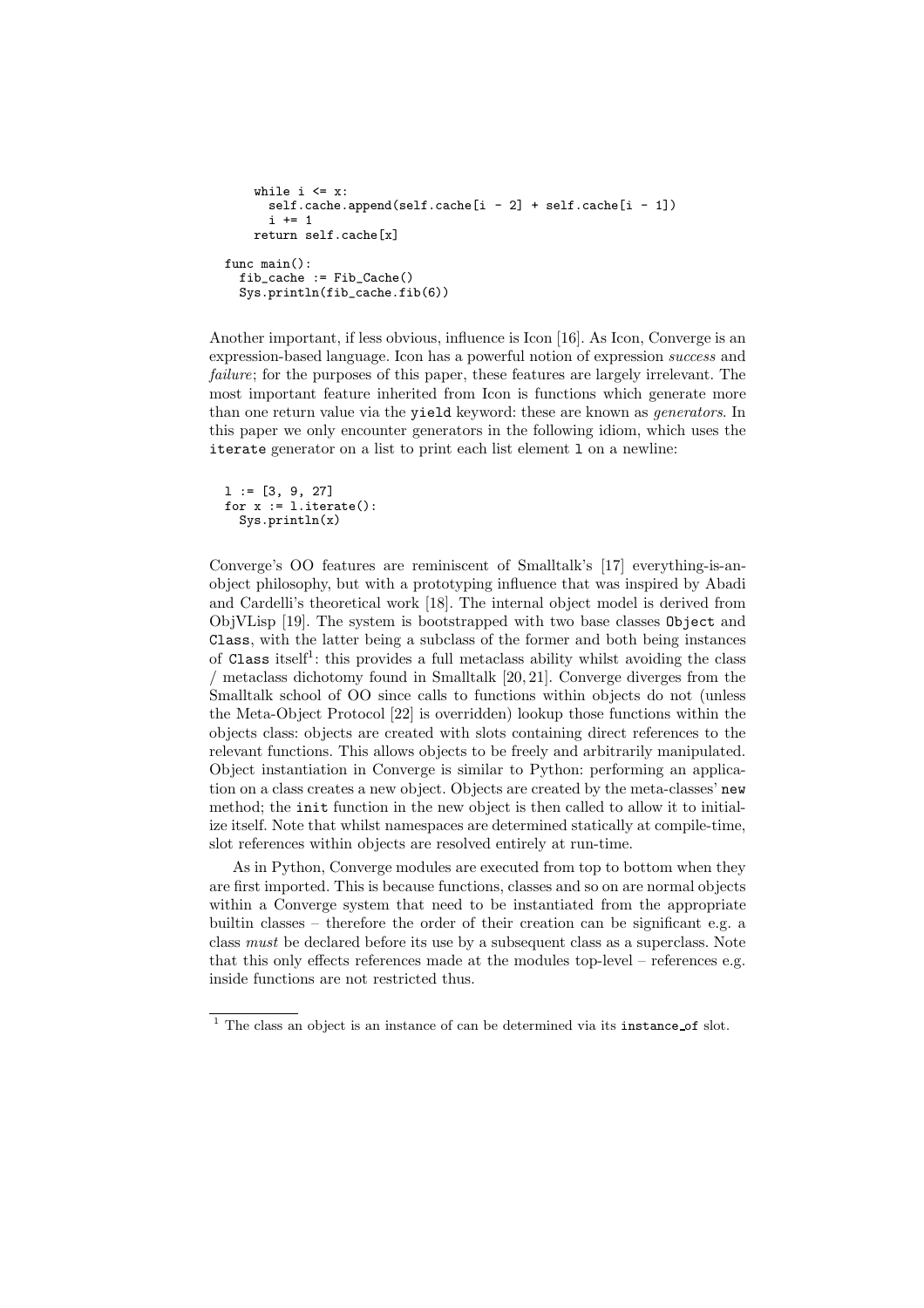# 3 Compile-time meta-programming

#### 3.1 A first example

The following program is a simple example of compile-time meta-programming, trivially adopted from it's TH cousin in [23]. expand power recursively creates an expression that multiplies n x times; mk power takes a parameter n and creates a function that takes a single argument x and calculates  $x^n$ ; power3 is a specific power function which calculates  $n^3$ :

```
func expand_power(n, x):
         if n == 0:
              return [| 1 |]
         else:
               return [| \xi \ll x \gg * \xi \ll x = \gamma = \gamma = \gamma = \gamma = \gamma = \gamma = \gamma = \gamma = \gamma = \gamma = \gamma = \gamma = \gamma = \gamma = \gamma = \gamma = \gamma = \gamma = \gamma = \gamma = \gamma = \gamma = \gamma = \gamma = \gamma = \gamma = \gamma = \gammafunc mk_power(n):
       return [|
               func (x):
                       return \frac{\sqrt{2}}{\sqrt{2}} < \frac{\sqrt{2}}{\sqrt{2}} return \frac{\sqrt{2}}{\sqrt{2}} = \frac{\sqrt{2}}{\sqrt{2}} = \frac{\sqrt{2}}{\sqrt{2}} = \frac{\sqrt{2}}{\sqrt{2}} = \frac{\sqrt{2}}{\sqrt{2}} = \frac{\sqrt{2}}{\sqrt{2}} = \frac{\sqrt{2}}{\sqrt{2}} = \frac{\sqrt{2}}{\sqrt{2}} = \frac{\sqrt{2}}{\sqrt{2}} = \frac{\sqrt{2}}{\sqrt{2}} = \frac{\sqrt|]power3 := *(<sub>mk-power</sub>(3))
```
The user interface to compile-time meta-programming is inherited fairly directly from TH: quasi-quote expressions [| ... |] build abstract syntax trees - ITree's in Converge's terminology - that represent the program code contained within them, and the splice annotation \$<<...>> evaluates its expression at compiletime (and before VM instruction generation), replacing the splice annotation itself with the ITree resulting from its evaluation. When the above example has been compiled into VM instructions, power3 essentially looks as follows:

 $power3 := func(x):$ return  $x * x * x * 1$ 

By using the quasi-quotes and splicing mechanisms, we have been able to synthesise at compile-time a function which can efficiently calculate powers without resorting to recursion, or even iteration. Note how apart from the quasi-quotes and splicing mechanisms no extra features have been added to the base language – unlike LISP style languages, all parts of a Converge program are first-class elements regardless of whether they are executed at compile-time or run-time.

This terse explanation hides much of the necessary detail which can allow readers who are unfamiliar with similar systems to make sense of this synthesis. In the following sections, I explore the interface to compile-time metaprogramming in more detail, building up the picture step by step.

#### 3.2 Splicing

The key part of the 'powers' program is the splice annotation in the line power3 :=  $$<>$ . The top-level splice tells the compiler to evaluate the expression between the chevrons at compile-time, and to include the result of that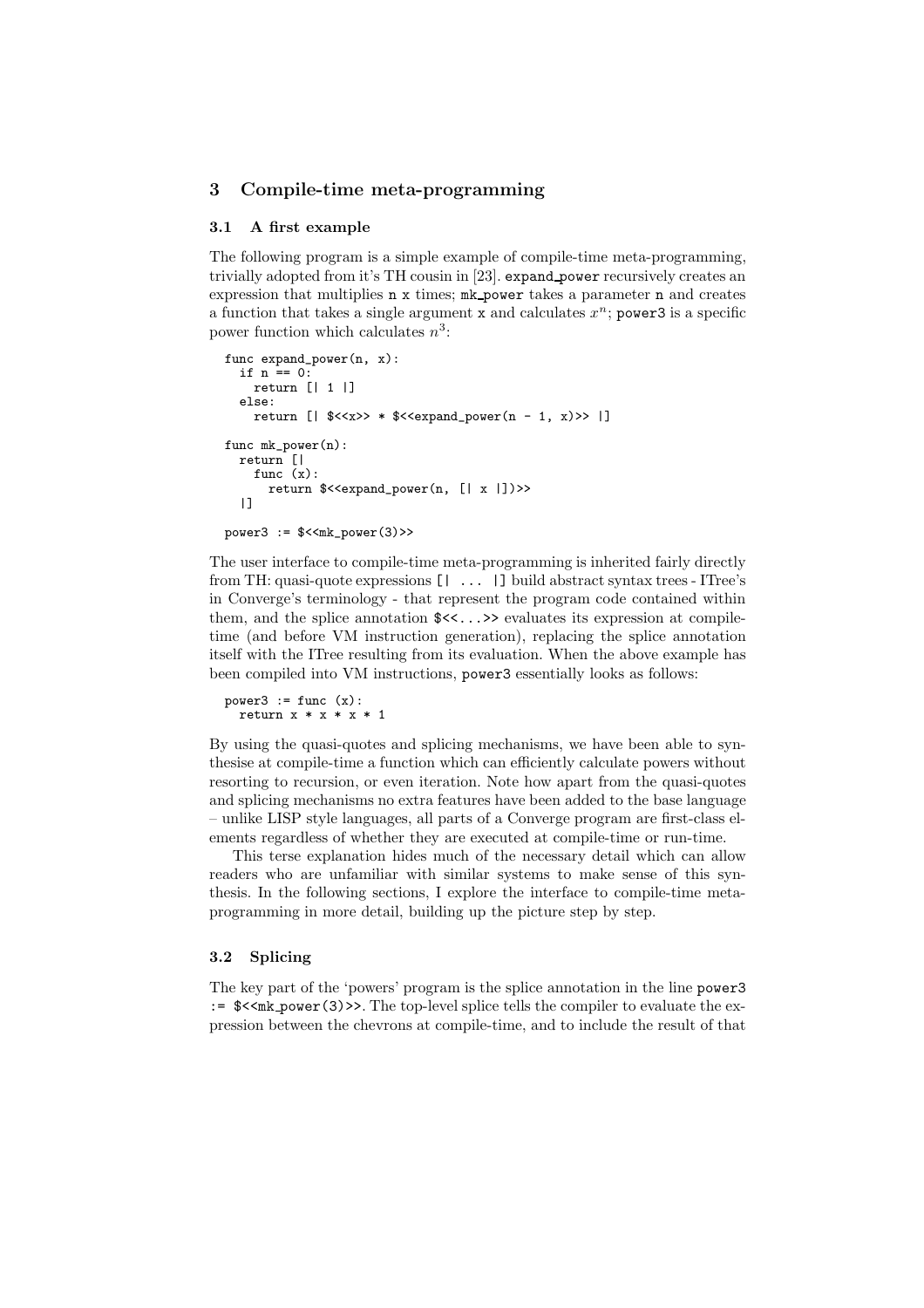evaluation in the module for ultimate bytecode generation. In order to perform this evaluation, the compiler creates a temporary or 'dummy' module which contains all definitions up to, but excluding, the definition the splice annotation is a part of; to this temporary module a new splice function (conventionally called  $$$$ splice\$\$) is added which contains a single expression return *splice expr*. This temporary module is compiled to bytecode and injected into the running VM, whereupon the splice function is called. Thus the splice function 'sees' all the definitions prior to it in the module, and can call them freely  $-$  there are no other limits on the splice expression. The splice function must return a valid ITree which the compiler uses in place of the splice annotation.

Evaluating a splice expression leads to a new 'stage' in the compiler being executed. Converge's rules about which references can cross the staging boundary are simple: only references to top-level module definitions can be carried across the staging boundary (see section 3.4). For example the following code is invalid since the variable x will only have a value at run-time, and hence is unavailable to the splice expression which is evaluated at compile-time:

```
func f(x): \xi \langle g(x) \rangle
```
Although the implementation of splicing in Converge is more flexible than in TH – where splice expressions can only refer to definitions in imported modules – it raises a new issue regarding forward references. This is tackled in section 3.8.

Note that splice annotations within a file are executed strictly in order from top to bottom, and that splice annotations can not contain splice annotations.

Permissible splice locations Converge is more flexible than TH in where it allows splice annotations. A representative sample of permissible locations is:

- Top-level definitions. Splice annotations in place of top-level definitions must return an ITree, or a list of ITree's, each of which must be an assignment.
- Function names. Splice annotations in place of function names must return a Name (see section 3.5).
- Expressions. Splice annotations as expressions can return any normal ITree. A simple example is  $\angle x \rightarrow 2$ . We saw another example in the 'powers' program with power3 :=  $\frac{\sqrt{3}}{2}$  =  $\frac{\sqrt{3}}{2}$ .
- Within a block body. Splice annotations in block bodies (e.g. a functions body) accept either a single ITree, or a list of ITree's. Lists of ITree's will be spliced in as if they were expressions separated by newlines.

A contrived example that shows the last three of these splice locations (in order) in one piece of code is as follows:

```
func $<<create_a_name()>>():
 x := $<<f()>> + g()$<<list_of_exprs()>>
```
At compile-time, this will result in a function named by the result of create a name and containing 1 or more expressions, depending on the number of expressions returned in the list by list of exprs.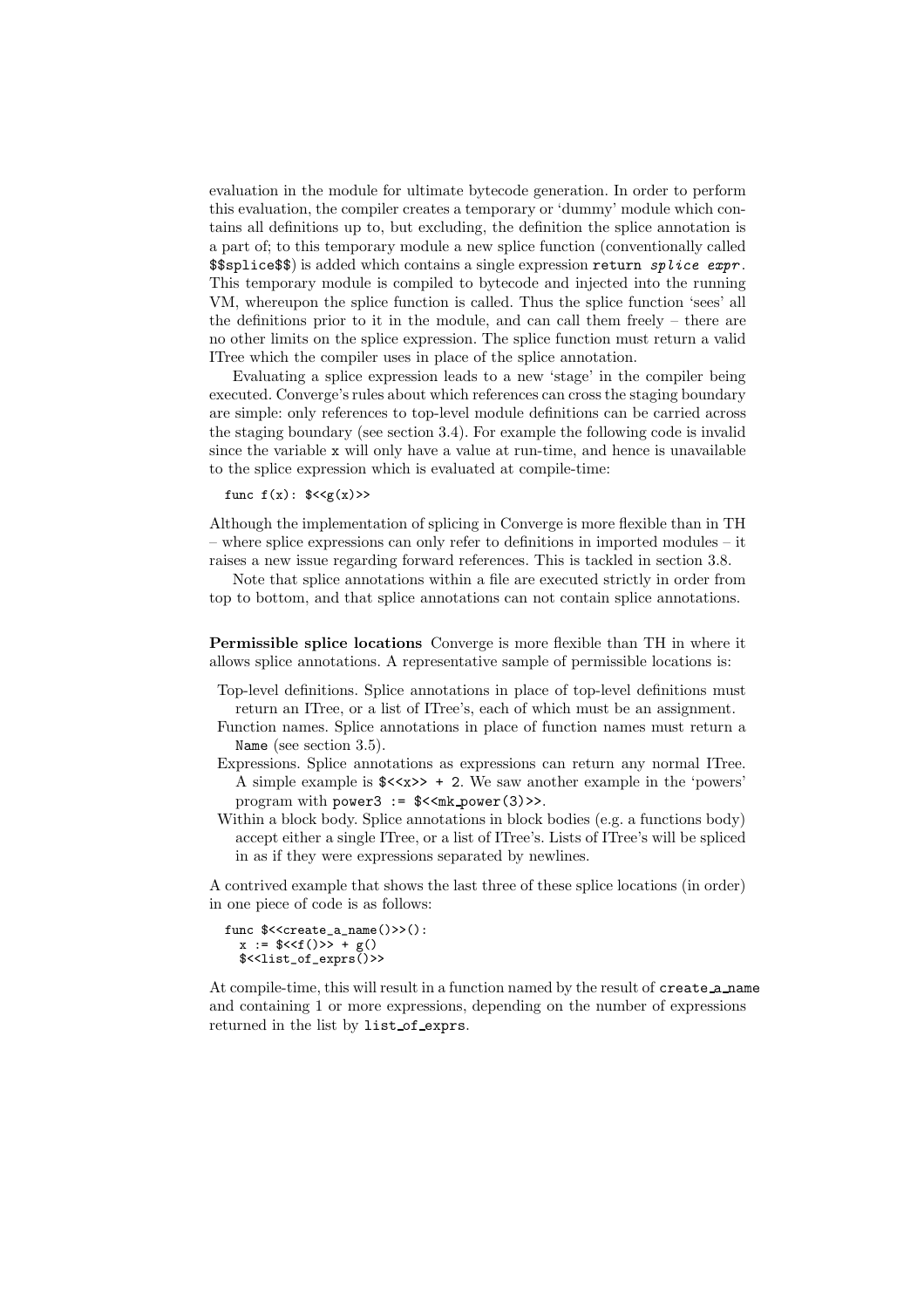Note that the splice expressions must return a valid ITree for the location of a splice annotation. For example, attempting to splice in a sequence of expressions into an expression splice such as  $\xi \langle x \rangle > + 2$  results in a compile-time error.

### 3.3 The quasi-quotes mechanism

In the previous section we saw that splice annotations are replaced by ITree's. In many systems the only way to create ITree's is to use a verbose and tedious interface of ITree creating functions which results in a 'style of code [which] plagues meta-programming systems' [24]. LISP's quasi-quote mechanism allows programmers to build up LISP S-expressions (which, for our purposes, are analogous to be ITree's) by writing normal code prepended by the backquote ' notation; the resulting S-expression can be easily manipulated by a LISP program. Unfortunately LISP's syntactic minimalism is unrepresentative of modern languages, whose rich syntaxes are not as easily represented and manipulated.

MetaML and, later TH, introduce a quasi-quotes mechanism suited to syntactically rich languages. Converge inherits TH's Oxford quotes notation [| ...|] notation to represent a quasi-quoted piece of code. Essentially a quasi-quoted expression evaluates to the ITree which represents the expression inside it. For example, whilst the raw Converge expression 4 + 2 prints 6 when evaluated, [| 4 + 2 |] evaluates to an ITree which prints out as 4 + 2. Thus the quasi-quote mechanism constructs an ITree directly from the users input - the exact nature of the ITree is of immaterial to the casual ITree user, who need not know that the resulting ITree is structured along the lines of  $add(int(4), int(2))$ .

To match the fact that splice annotations in blocks can accept sequences of expressions to splice in, the quasi-quotes mechanism allows multiple expressions to be expressed within it, split over newlines. The result of evaluating such an expression is, unsurprisingly, a list of ITree's.

Note that as in TH, Converge's splicing and quasi-quote mechanisms cancel each other out:  $\< [x] \< [x]$  =  $\>$  is equivalent to  $x$  (though not necessarily vice versa).

Splicing within quasi-quotes In the 'powers' program, we saw the splice annotation being used within quasi-quotes. The explanation of splicing in section 3.2 would suggest that e.g. the splice inside the quasi-quoted expression in the expand power function should lead to a staging error since it refers to variables n and x which were defined outside of the splice annotation. In fact, splices within quasi-quotes work rather differently to splices outside quasi-quotes: most significantly the splice expression itself is not evaluated at compile-time. Instead the splice expression is essentially copied as-is into the code that the quasiquotes transforms to. For example, the quasi-quoted expression  $[ \ ]$  \$<<x>> + 2 |] leads to an ITree along the lines of  $add(x, int(2))$  – the variable x in this case would need to contain a valid ITree. As this example shows, since splice annotations within quasi-quotes are executed at run-time they can access variables without staging concerns.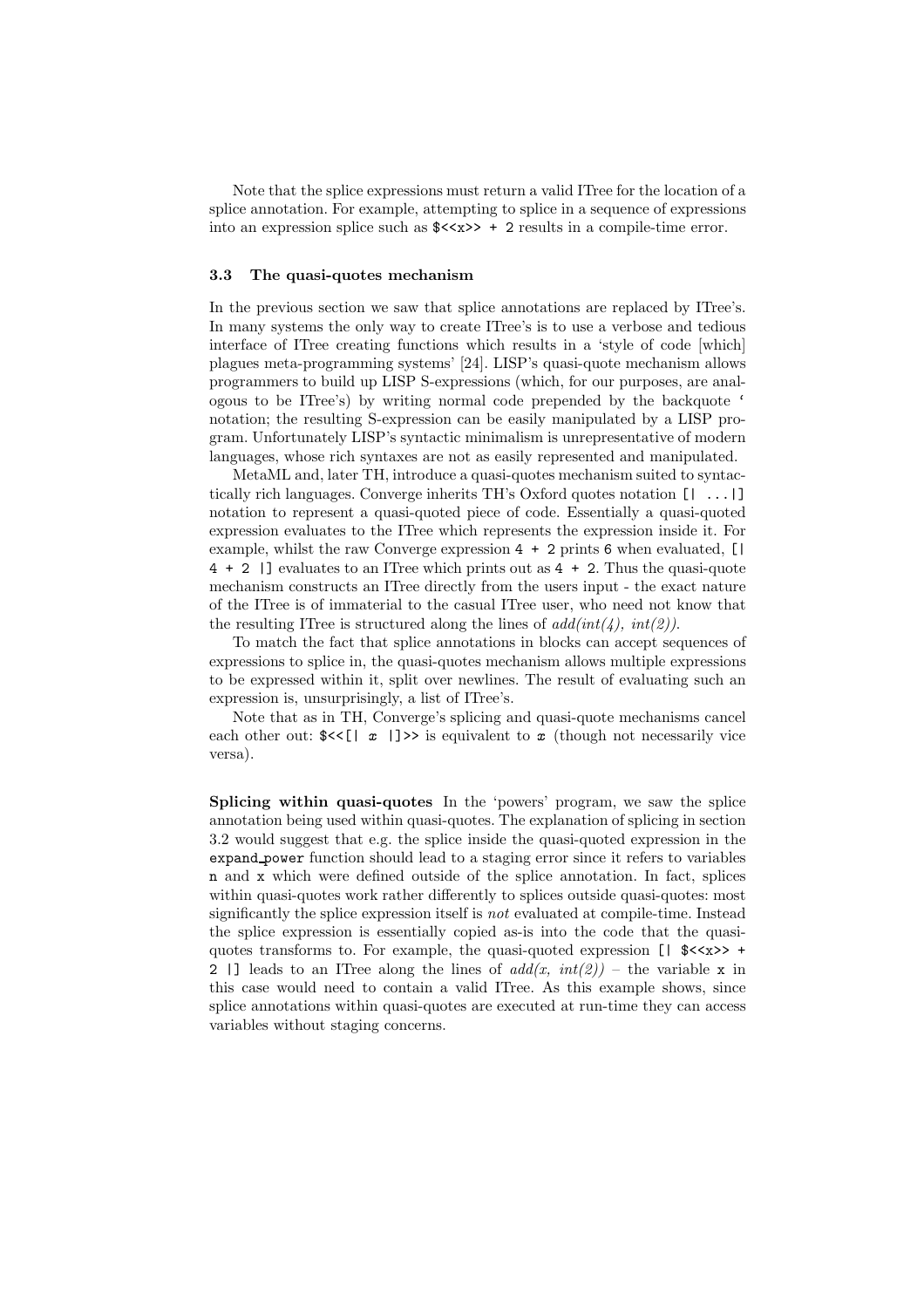This feature completes the cancelling out relationship between splicing and quasi-quoting:  $[ \ ]$  \$<< $x$ >> $\rightarrow$   $]$  is equivalent to x (though not necessarily vice versa).

#### 3.4 Basic scoping rules in the presence of quasi-quotes

The quasi-quote mechanism can be used to surround any Converge expression to allow the easy construction of ITree's. Quasi-quoting an expression also has another important feature: it fully respects lexical scoping. Take the following contrived example of module A:

```
func x(): return 4
  func y(): return [|x() * 2|]and module B:
  import A, Sys
```

```
func x(): return 2
func main(): Sys.println($<<A.y()>>)
```
The quasi-quotes mechanisms ensures that since the reference to x in the quasiquoted expression in A.y refers lexically to A.x, that running module B prints out 8. This example shows one of the reasons why Converge needs to be able to statically determine namespaces: since the reference of x in A.y is lexically resolved to the function A.x, the quasi-quotes mechanism can replace the simple reference with an *original* name<sup>2</sup> that always evaluates to the slot x within the specific module A wherever it is spliced into, even if A is not in scope (or a different A is in scope) in the splice location.

Some other aspects of scoping and quasi-quoting require a more subtle approach. Consider the following (again contrived) example:

```
func f(): return [ | x := 4 | ]func g():
 x := 10$<<f()>>
 y := x
```
What might one expect the value of  $y$  in function  $g$  to be after the value of  $x$ is assigned to it? A naïve splicing of  $f()$  into g would mean that the x within  $[ \ ] x := 4 ]$  would be captured by the x already in  $g - y$  would end with the value 4. If this was the case, using the quasi-quote mechanism could potentially cause all sorts of unexpected interactions and problems. This problem of variable capture is well known in the LISP community, and hampered LISP macro implementations for many years until the concept of hygienic macros was invented

<sup>2</sup> Whilst this terminology is borrowed from TH, the implementations are quite different.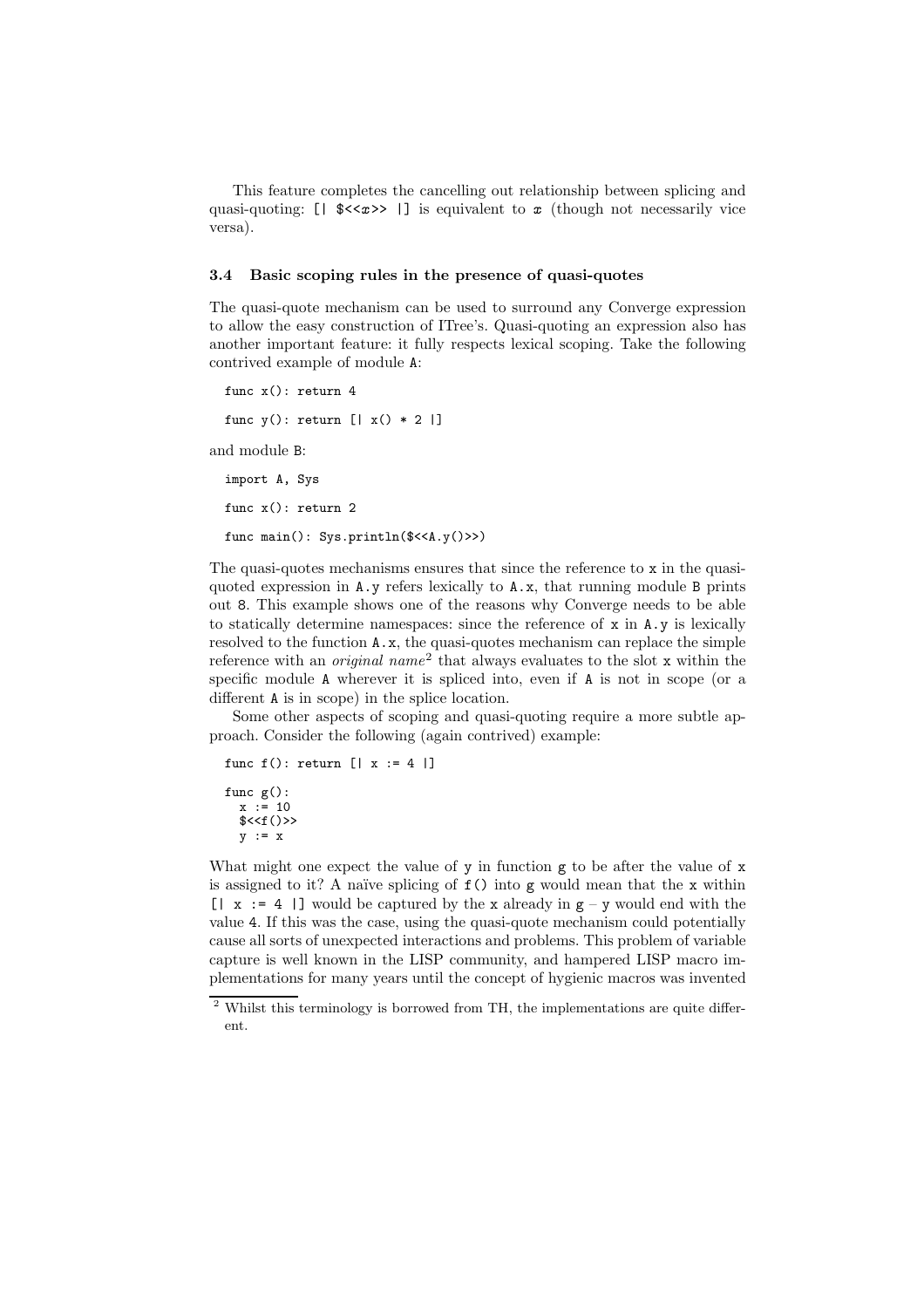[25]. A new subtlety is now uncovered: not only is Converge able to statically determine namespaces, but variable names can be  $\alpha$ -renamed without affecting the programs semantics. This is a significant deviation from the Python heritage. The quasi-quotes mechanism determines all bound variables in a quasi-quoted expression, and preemptively  $\alpha$ -renames each bound variable to a guaranteed unique name that the user can not specify; all references to the variable are updated similarly. Thus the x within  $[ \ ] x := 4 ]$  will not cause variable capture to occur, and the variable y in function g will be set to 10.

There is one potential catch: top-level definitions (all of which are assignments to a variable, although syntactic sugar generally obscures this fact) can not be α-renamed without affecting the programs semantics. This is because Converge's dynamic typing means that referencing a slot within a module can not in all cases be statically checked at runtime. Thus renaming top-level definitions could lead to run-time 'slot missing' exceptions being raised. Although the current compiler does not catch this case, since the user is unlikely to have cause to quasi-quote top-level definitions, barring it should be of little practical consequence.

Whilst the above rules explain the most important of Converge's scoping rules in the presence of quasi-quotes, upcoming sections add extra detail to the basic scoping rules explained in this section.

#### 3.5 The CEI interface

At various points when compile-time meta-programming, one needs to interact with the Converge compiler. The Converge compiler is entirely contained within a package called Compiler which is available to every Converge program. The CEI module within the Compiler package is the officially sanctioned interface to the Compiler, and can be imported with import Compiler.CEI.

ITree functions Although the quasi-quotes mechanism allows the easy, and safe, creation of many required ITree's, there are certain legal ITree's which it can not express. Most such cases come under the heading of 'create an arbitrary number of  $X'$  e.g. a function with an arbitrary number of parameters, or an if expression with an arbitrary number of elif clauses. In such cases the CEI interface presents a more traditional meta-programming interface to the user that allows ITree's that are not expressible via quasi-quotes to be built. The downside to this approach is that recourse to the manual is virtually guaranteed: the user needs to know the name of the ITree element(s) required (each element has a corresponding function with a lower case name and a prepended 'i' in the CEI interface e.g. ivar), what the functions requirements are etc. Fortunately this interface needs to be used relatively infrequently; all uses of it are explained explicitly in this paper.

Names We saw in section 3.2 that the Converge compiler sometimes uses names for variables that the user can not specify using concrete syntax. The same technique is used by the quasi-quote mechanism to  $\alpha$ -rename variables to ensure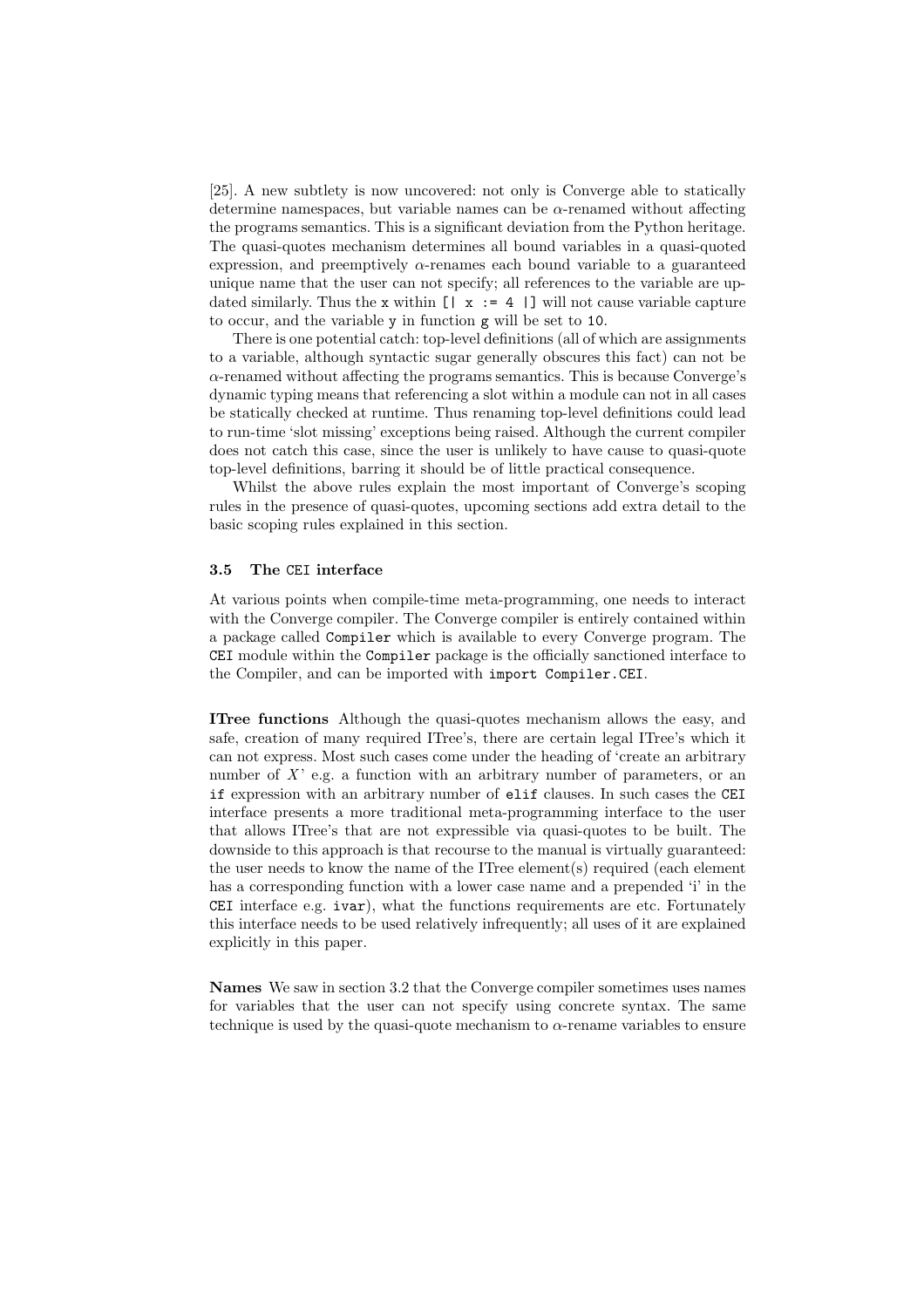that variable capture does not occur. However one of the by-products of the arbitrary ITree creating interface provided by the CEI interface is that the user is not constrained by Converge's concrete syntax; potentially they could create variable names which would clash with the 'safe' names used by the compiler. To ensure this does not occur, the CEI interface contains several functions – similar to those in recent versions of TH – related to names which the user is forced to use; these functions guarantee that there can be no inadvertent clashes between names used by the compiler and by the user.

In order to do this, the CEI interface deals in terms of instances of the CEI.Name class. In order to create a variable, a slot reference etc, the user must pass an instance of this class to the relevant function in the CEI interface. New names can be created by one of two functions. The name $(x)$  function validates  $x$ , raising an exception if it is invalid, and returning a Name otherwise. The fresh name function guarantees to create a unique Name each time it is called (this is the interface used by the quasi-quotes mechanism). This allows e.g. variable names to be created safely with the idiom  $var :=$ CEI.ivar(CEI.name("var name")). Note that this facility opens the door for dynamic scoping (see section 3.7).

#### 3.6 Lifting values

When meta-programming, one often needs to take a normal Converge value (e.g. a string) and obtain its ITree equivalent: this is known as lifting a value.

Consider a debugging function log which prints out the debug string passed to it; this function is called at compile-time so that if the global DEBUG BUILD variable is set to fail (essentially the Converge analogue of 'false') there is no run-time penalty for using its facility. Noting that pass is the Converge no-op, a first attempt at such a function is as follows:

```
func log(msg):
  if DEBUG_BUILD:
    return [| Sys.println(msg) |]
  else:
    return [| pass |]
```
This function fails to compile: the reference to the msg variable causes the Converge compiler to raise the error Var 'msg' is not in scope when in quasi-quotes (consider using \$<<CEI.lift(msg)>>. Rewriting the offending piece of code to the following gives the correct solution:

```
return [| Sys.println($<<CEI.lift(x)>>) |]
```
What has happened here is that the string value of x is transformed by the lift function into its abstract syntax equivalent. Constants are automatically lifted by the quasi-quotes mechanism: the two expressions [| \$<<CEI.lift("str")>> |] and [| "str" |] are therefore equivalent.

Converge's refusal to lift the raw reference to msg in the original definition of log is a significant difference from TH, whose scoping rules would have caused msg to be lifted without an explicit call to CEI.lift. To explain this difference, assume the log function is rewritten to include the following fragment: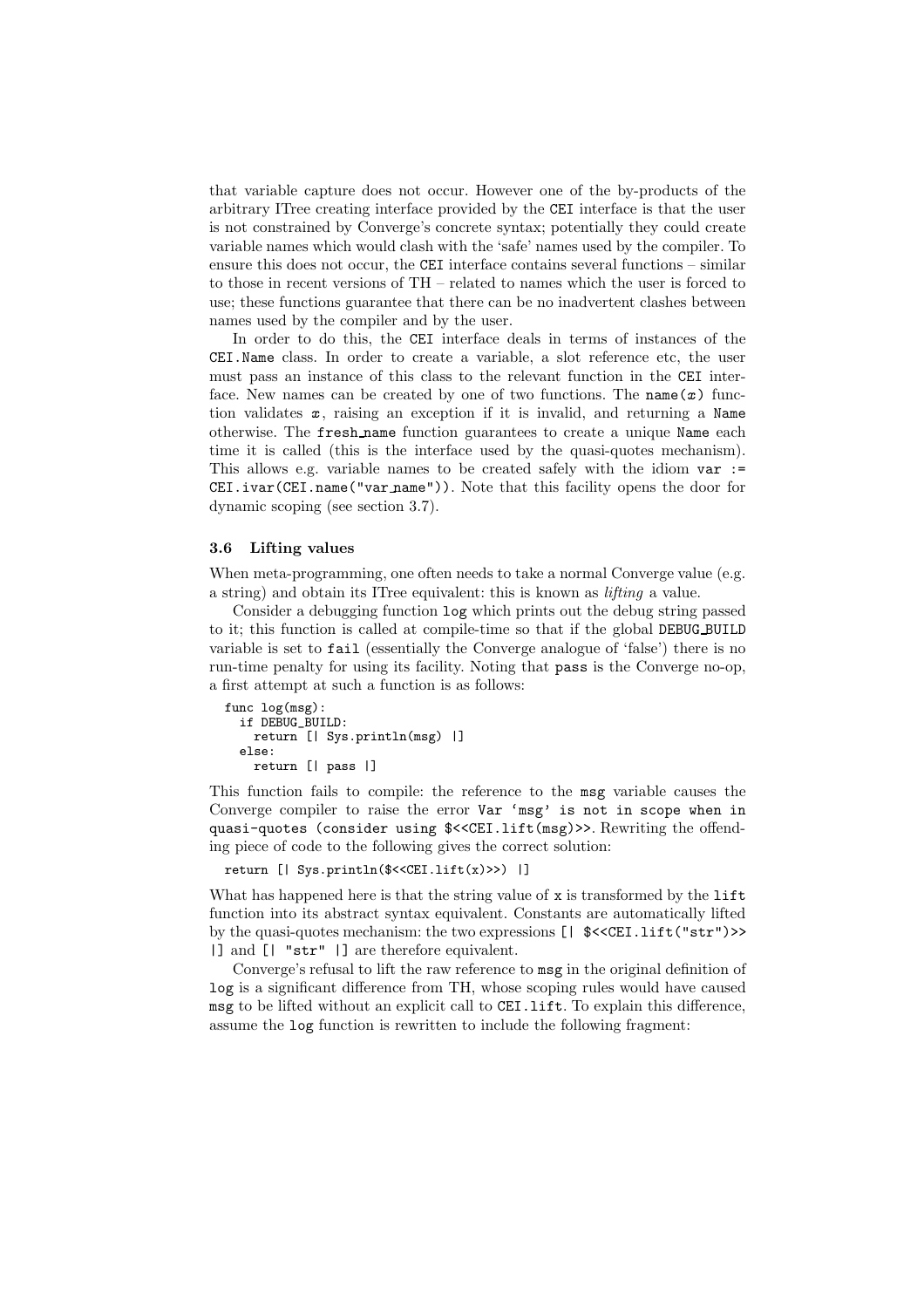```
return [|
 msg := "Debug: " + $<<CEIuiff(msg)Sys.println(msg)
|]
```
In a sense, the quasi-quotes mechanism can be considered to introduce its own block: the assignment to the msg variable forces it to be local to the quasi-quote block. This needs to be the case since the alternative behaviour is nonsensical: if the assignment referenced to the msg variable outside the quasi-quotes then what would the effect of splicing in the quasi-quoted expression to a different context be? The implication of this is that referencing a variable within quasi-quotes would have a significantly different meaning depending on whether that variable has been assigned to within the quasi-quotes or not. Whilst it is easy for the Converge compiler writer to determine that a given variable was defined outside the quasi-quotes and should be automatically lifted in (or vice versa), from a user perspective the behaviour can be unnecessarily confusing. In fact Converge's quasi-quote mechanism originally did automatically lift variable references when possible, but this feature proved confusing in practise. To avoid this, Converge forces variables defined outside of quasi-quotes to be explicitly lifted into it. This also maintains a simple symmetry with Converge's main scoping rules: assigning to a variable in a block makes it local to that block.

## 3.7 Dynamic scoping

Sometimes the quasi-quote mechanisms automatic  $\alpha$ -renaming of variables is not what is needed. For example consider a function  $\exp(x, y)$  which should swap the values of the two variables passed as strings in its parameters. In such a case, we want the result of the splice to capture the variables in the spliced environment. Because the quasi-quotes mechanism only renames variables which it can determine statically at compile time, any variables created via the idiom CEI.ivar(CEI.name $(x)$ ) and spliced into the quasi-quotes will not be renamed. The following simple definition of swap takes advantage of this fact:

```
func swap(x, y):
  x_{\text{var}} := \text{CEI}.\text{ivar}(\text{CEI}.\text{name}(x))y_{\text{v}} = CEI.ivar(CEI.name(y))return [|
     temp := *(<x_var>>\xi << x_1 \varphi := \xi << y_1 \varphi = \xi\sqrt{$<y_var>> :}= temp
   |]
```
Note that the variable temp within the quasi-quotes will be  $\alpha$ -renamed and thus will be effectively invisible to the code that it is spliced into, but that the two variables referred to by x and y will be scoped by their splice location. This function can be used thus:

```
a := 10b := 20$<<swap("a", "b")>>
```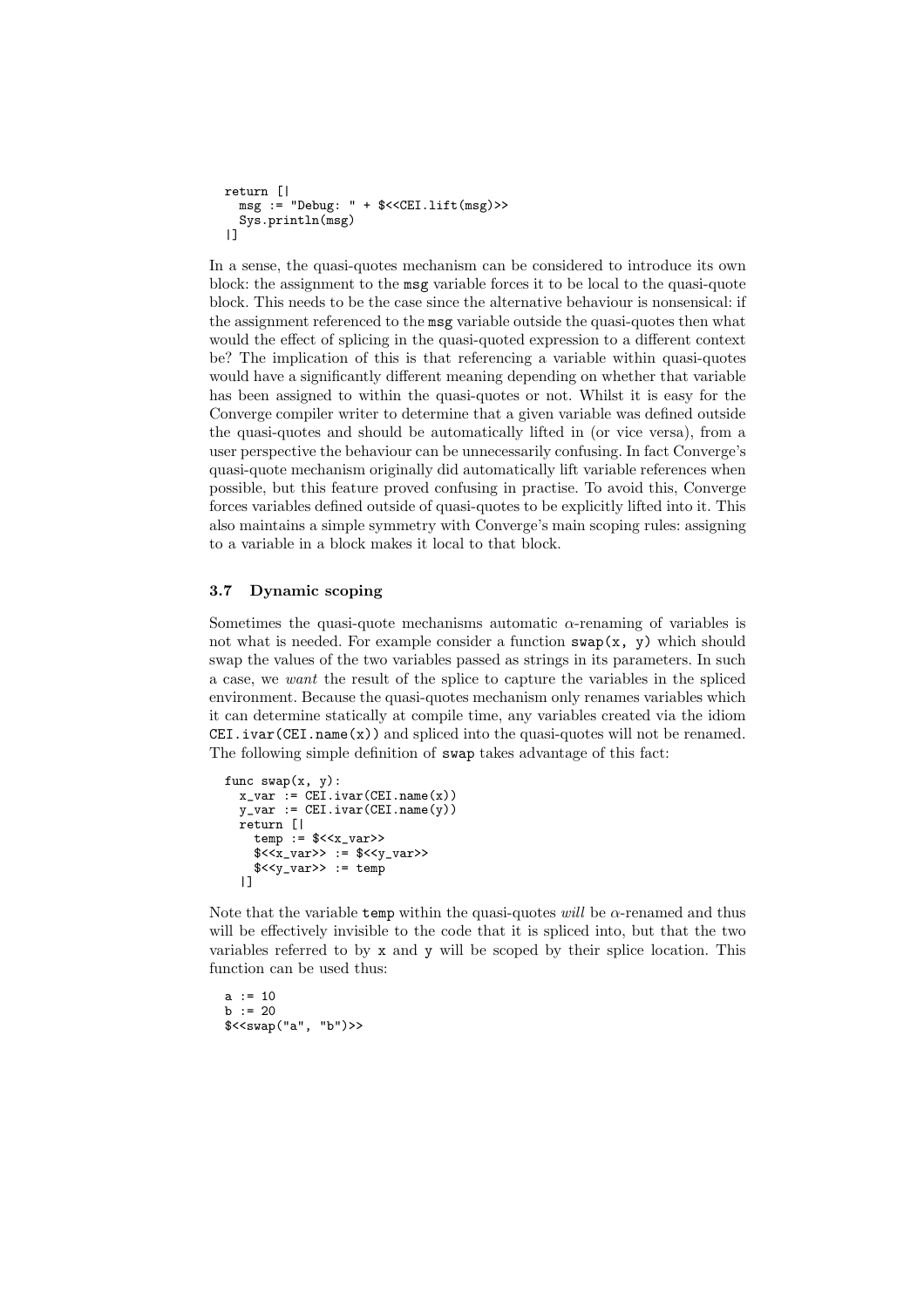Dynamic scoping also tends to be useful when a quasi-quoted function is created piecemeal with many separate quasi-quote expressions. In such a case, variable references can only be resolved successfully when all the resulting ITree's are spliced together since references to the functions parameters and so on will not be determined until that point. Since it is highly tedious to continually write CEI.ivar(CEI.name("foo")), Converge provides the special syntax &foo which is equivalent.

#### 3.8 Forward references and splicing

In section 3.2 we saw that when a splice annotation outside quasi-quotes is encountered, a temporary module is created which contains all the definitions up to, but excluding, the definition holding the splice annotation. This is a very useful feature since compile-time functions used only in one module can be kept in that module. However this introduces a real problem involving forward references. A forward reference is defined to be a reference to a definition within a module, where the reference occurs at an earlier point in the source file than the definition. If a splice annotation is encountered and compiles a subset of the module, then some definitions involved in forward references may not be included: thus the temporary module will fail to compile, leading to the entire module not compiling. Worse still, the user is likely to be presented with a highly confusing error telling them that a particular reference is undefined when, as far as they are concerned, the definition is staring at them within their text editor!

Consider the following contrived example:

func f1(): return [| 7 |] func  $f(2)$ :  $x := f(4)$ func f3(): return \$<<f1()>> func f4(): pass

If f2 is included in the temporary module created when evaluating the splice annotation in f3, then the forward reference to f4 will be unresolvable.

The solution taken by Converge ensures that, by including only a minimal subset of definitions in the temporary module, most forward references do not raise a compile-time error. We saw in section 3.4 that the quasi-quotes mechanism uses Converge's statically determined namespaces to calculate bound variables. We now use the same property to determine an expressions free variables.

When a splice annotation is encountered, the Converge compiler does not immediately create a temporary module. First it calculates the splice expressions free variables; any previously encountered definition which has a name in the set of free variables is added to a set of definitions to include. These definitions themselves then have their free variables calculated, and again any previously encountered definition which has a name in the set of free variables is added to the set of definitions to include. This last step is repeated until an iteration adds no new definitions to the set. At this point, Converge then goes back in order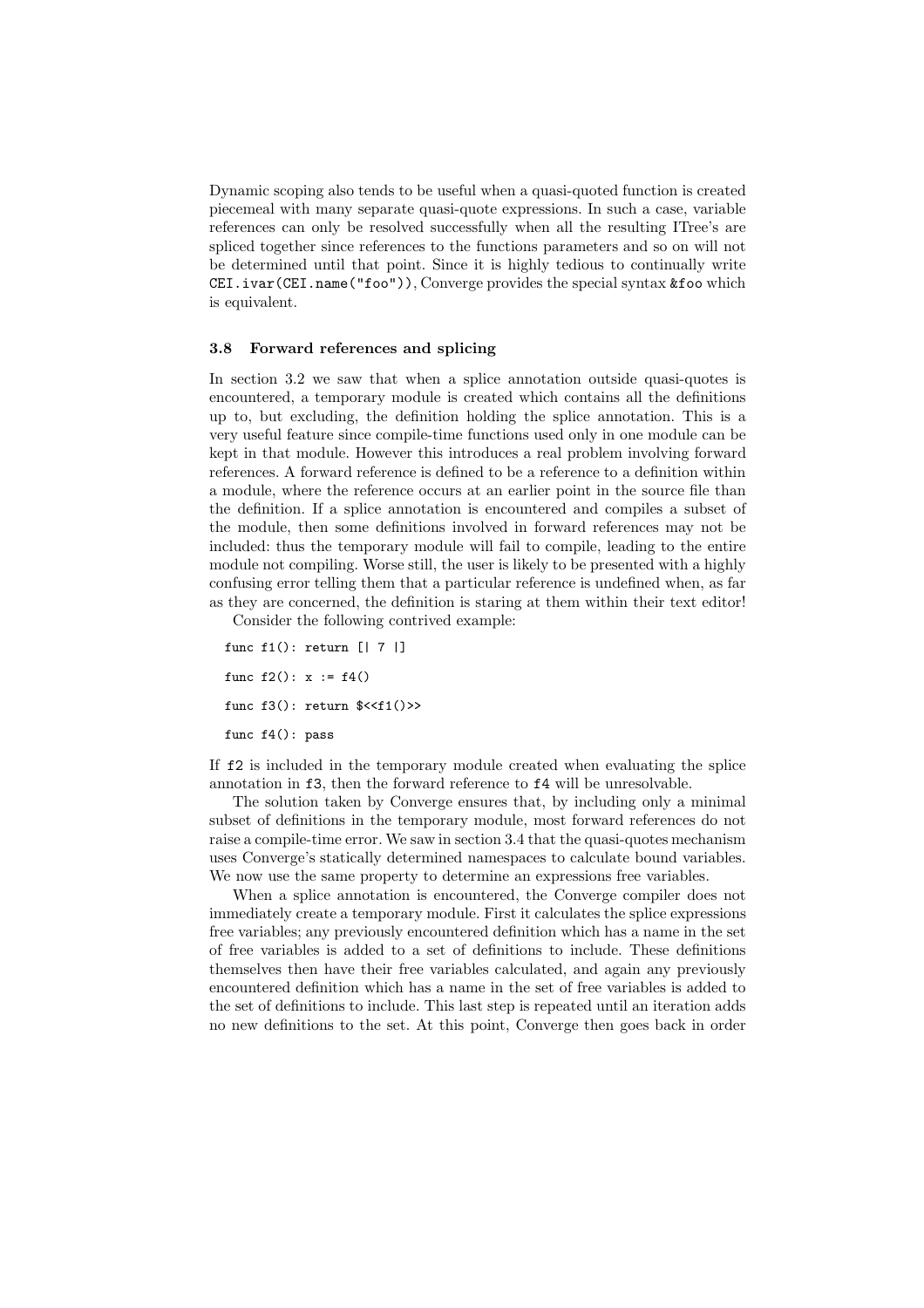over all previously encountered definitions, and if the definition is in the list of definitions to include, it is added to the temporary module. Recall that the order of definitions in a Converge file can be significant (see section 2): this last stage ensures that definitions are not reordered in the temporary module. Note also that free variables which genuinely do not refer to any definitions (i.e. a mistake on the part of the programmer) will pass through this scheme unmolested and will raise an appropriate error when the temporary module is compiled.

Using this method, the temporary module that is created and evaluated for the example looks as follows:

```
func f1(): return [| 7 |]
```
func \$\$splice\$\$(): return f1()

Thus there are no unresolvable forward references.

There is another advantage to this method: since it reduces the number of definitions in temporary modules it can lead to a significant saving in compile time, especially in files containing multiple splice annotations.

#### 3.9 Compile-time printf

In this section I present the Converge equivalent of the TH compile-time printf function given in [12]. Such a function takes a format string such as "%s has %d %s" and returns a quasi-quoted function which takes an argument per  $\mathcal{C}'$ specifier and intermingles that argument with the main text string. For our purposes, we deal with decimal numbers %d and strings %s.

The motivation for a TH printf is that such a function is not expressible in base Haskell. Although Converge functions can take a variable number of arguments (as Python, but unlike Haskell), having a compile-time version still has two benefits over its run-time version: any errors in the format string are caught at compile-time; an efficiency boost.

This example assumes the existence of a function split format which given a string such as "%s has %d %s" returns a list of the form [PRINTF STRING, " has ", PRINTF\_INT, " ", PRINTF\_STRING] where PRINTF\_STRING and PRINTF\_INT are constants.

First we define the main printf function which creates the appropriate number of parameters for the format string (of the form p0, p1 etc.). Parameters must be created by the CEI interface. An iparam has two components: a variable, and a default value (the latter can be set to null to signify the parameter is mandatory and has no default value). printf then returns an anonymous quasi-quoted function which contains the parameters, and a spliced-in expression returned by printf expr:

```
func printf(format):
 split := split_format(format)
 params := []
  i := 0for part := split.iterate():
   if part == PRINTF_INT | part == PRINTF_STRING:
```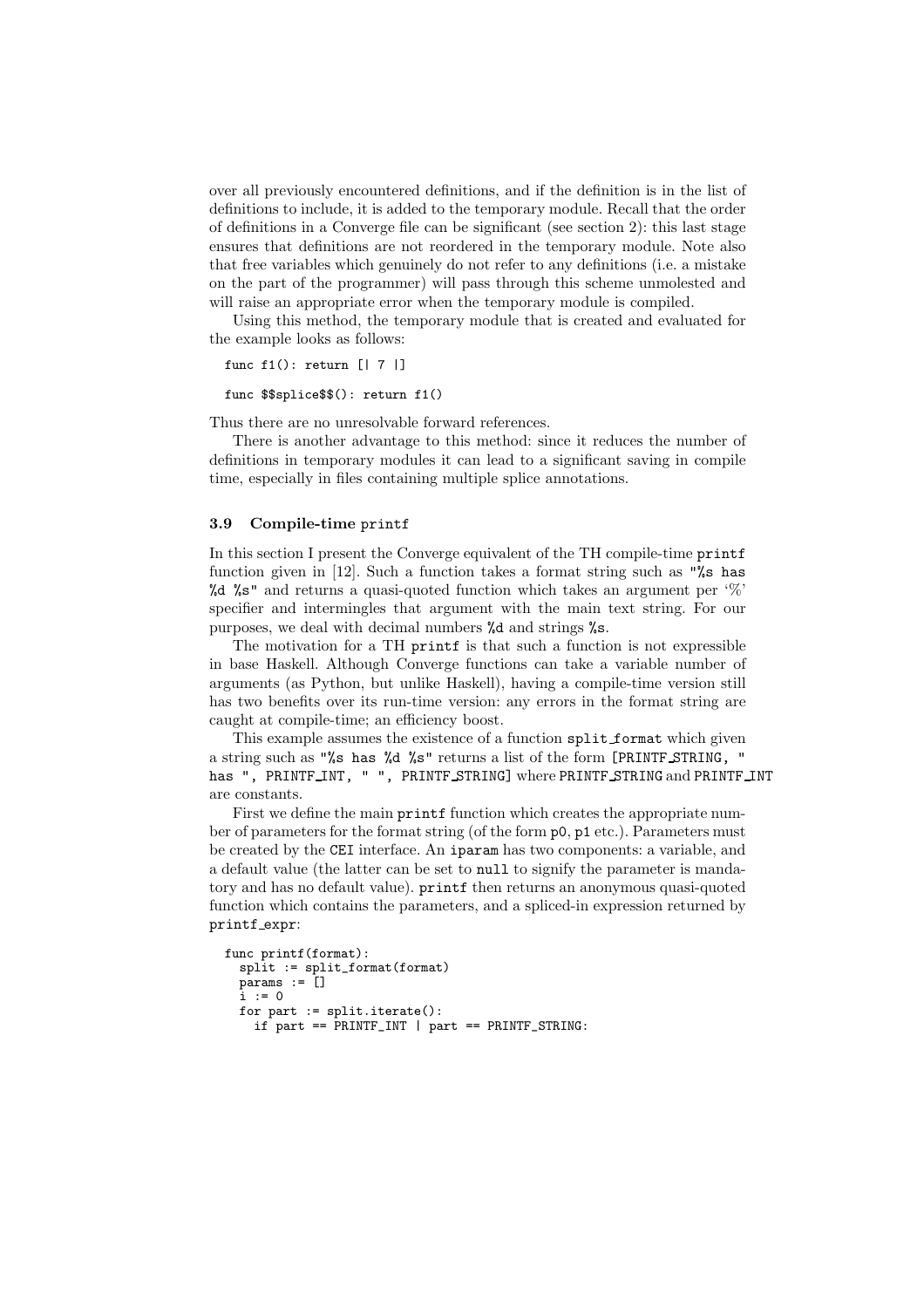```
params.append(CEI.iparam(CEI.ivar(CEI.name("p" + i.to_str())), null))
    \frac{1}{1} += 1
return [|
  func ($<<params>>):
    Sys.println($<<printf_expr(split, 0)>>)
|]
```
printf expr is a recursive function which takes two parameters: a list representing the parts of the format string yet to be processed; an integer which signifies which parameter of the quasi-quoted function has been reached.

```
func printf_expr(split, param_i):
  if split.length() == 0:
    return [| "" |]
  param := CEI.ivar(CEI.name("p" + param_i.to_str()))
  if split[0].is_instance(String):
    return [| $<<CEI.lift(split[0])>> + $<<printf_expr(split[1 : ], param_i)>> |]elif split[0] == PRINTF INT:
    return [| $<<param>>.to_str() + $<<printf_expr(split[1 : ], param_i + 1)>> |]elif split[0] = PRINTF STRING:
    return [| \sqrt{$p$-transr} > + \sqrt{$p$-limit} \exp(\sqrt{p} 1 \cdot 1; 1, \sqrt{p} 1)
```
Essentially, printf expr recursively calls itself, each time removing the first element from the format string list, and incrementing the param<sub>i</sub> variable iff a parameter has been processed. This latter condition is invoked when a string or integer  $\mathcal{C}'$  specifier is encountered; raw text in the input is included as is, and as it does not involve any of the functions parameters, does not increment param i. When the format string list is empty, the recursion starts to unwind.

When the result of **printf-expr** is spliced into the quasi-quoted function, the dynamically scoped references to parameter names in printf expr become bound to the quasi-quoted functions' parameters. As an example of calling this function,  $\xi$ <<printf("%s has %d %s")>> generates the following function:

```
func (p0, p1, p2):
 Sys.println(p0 + " has " + p1.to_str() + " " + p2 + "")
```
so that evaluating the following:

\$<<printf("%s has %d %s")>>("England", 39, "traditional counties")

results in England has 39 traditional counties being printed to screen.

This definition of printf is simplistic and lacks error reporting, partly because it is intended to be written in a similar spirit to its TH equivalent. Converge comes with a more complete compile-time printf function as an example, which uses an iterative solution with more compile-time and run-time error-checking. Simple benchmarking of the latter function reveals that it runs nearly an order of magnitude faster than its run-time equivalent  $-$  a potentially significant gain when a tight loop repeatedly calls printf.

# 4 Compiler structure

We have now seen a description of the majority of Converge's most important rules regarding compile-time meta-programming, and have seen several examples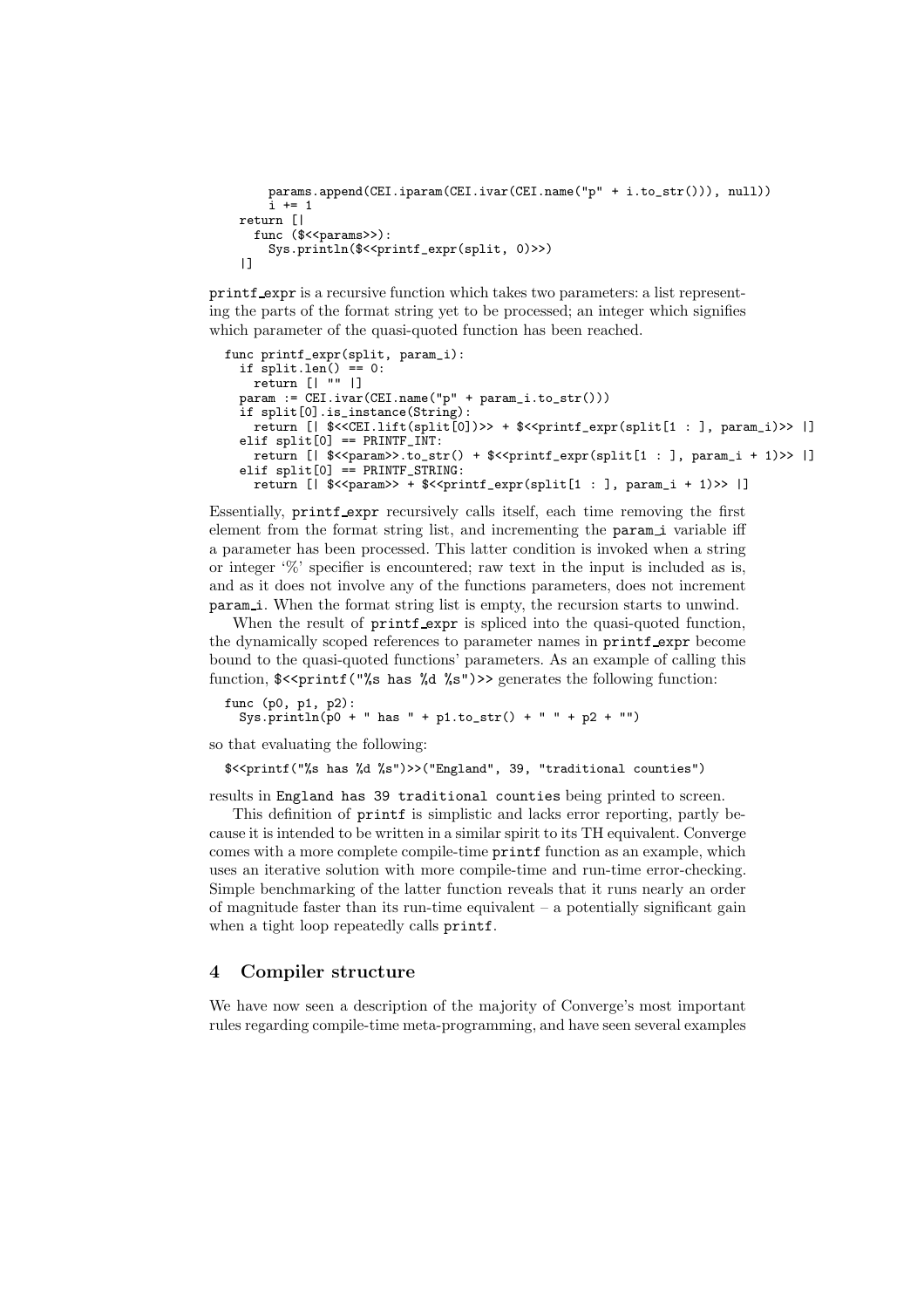

Fig. 1. Converge compiler states.

of useful functions which run at compile-time. However, most of this information has been given by concentrating on small, focused areas during each step – the 'big picture' has thus far been absent. Now that the reader hopefully has an appreciation of the components of Converge, we have sufficient information to take a look at the overall structure and operation of the compiler possible.

Figure 1 shows a (slightly non-standard) state-machine representing the most important states of the Converge compiler. Large arrows indicate a transition between compiler states; small arrows indicate a corresponding return transition from one state to another (in such cases, the compiler transitions to a state to perform a particular action and, when complete, returns to its previous state to carry on as before). Each of these states also corresponds to a distinct component within the compiler.

The stages of the Converge compiler can be described thus:

- 1. Parsing. The compiler parses an input file into a parse tree with an Earley parser [26]. Once complete, the compiler transitions to the next state.
- 2. ITree Generation. The compiler converts the parse tree into an ITree; this stage continues until the complete parse tree has been converted into an ITree.
	- (a) Splice mode / bytecode generation. When it encounters a splice annotation in the parse tree, the compiler creates a temporary ITree representing a module. It then transitions temporarily to the bytecode generation state to compile. The compiled temporary module is injected into the running VM and executed; the result of the splice is used in place of the annotation itself when creating the ITree.
	- (b) Quasi-quotes mode / splice mode. As the ITree generator encounters quasi-quotes in the parse tree, it transitions to the quasi-quote mode. Quasi-quote mode creates an ITree respecting the scoping rules and other features of section 3.4.

If, whilst processing a quasi-quoted expression, a splice annotation is encountered, the compiler enters the splice mode state. In this state, the parse tree is converted to an ITree in a manner mostly similar to the normal ITree Generation state. If, whilst processing a splice annotation, a quasi-quoted expression is encountered, the compiler enters the quasiquotes mode state again.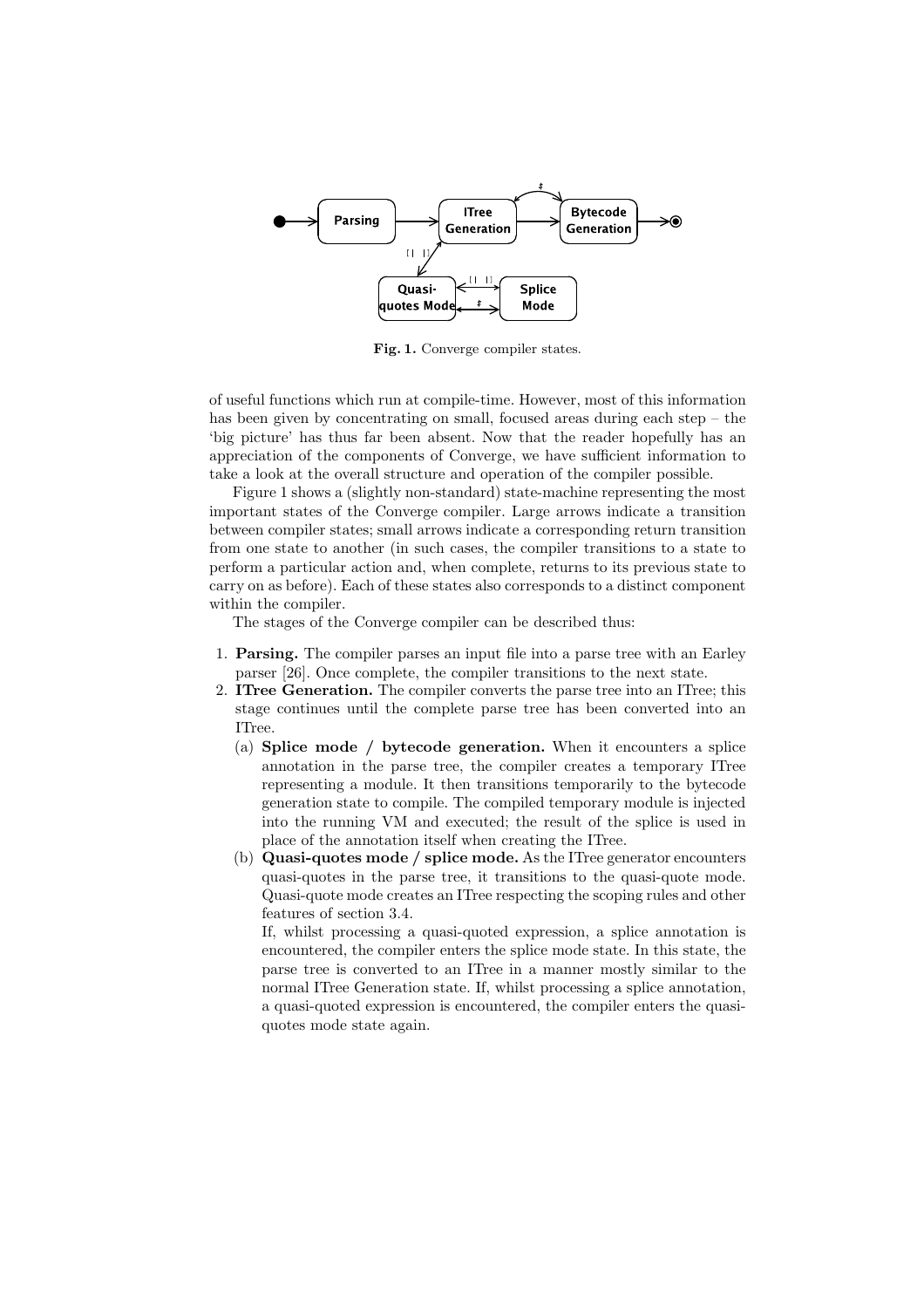3. Bytecode generation. The complete ITree is converted into bytecode and written to disk.

# 5 Related work

Perhaps surprisingly, the template system in  $C_{++}$  has been found to be a fairly effective, if crude, mechanism for performing compile-time meta-programming [27, 23]. Essentially the template system can be seen as an ad-hoc functional language which is interpreted at compile-time. However this approach is inherently limited compared to the other approaches described in this section.

The dynamic OO language Dylan – perhaps one of the closest languages in spirit to Converge – has a similar macro system [10] to Scheme. In both languages there is a dichotomy between macro code and normal code; this is particularly pronounced in Dylan, where the macro language is quite different from the main Dylan language. As explained in the introduction, languages such as Scheme need to be able to explicitly identify macros over normal functions (although Bawden has suggested a way to make macros first-class citizens [28]). The advantage of explicitly identifying macros is that there is no added syntax for calling a macro: macro calls look like normal function calls. Of course, this could just as easily be considered a disadvantage: a macro call is in many senses rather different than a function call. In both schemes, macros are evaluated by a macro expander based on patterns – neither executes arbitrary code during macro expansion. This means that their facilities are limited in some respects – furthermore, overuse of Scheme's macros can lead to complex and confusing 'language towers' [29]. Since it can execute arbitrary code at compile-time Converge does not suffer from the same macro expansion limitations, but whether moving the syntax burden from the point of macro definition to call site will prevent the comprehension problems associated with Scheme is an open question.

Whilst there are several proposals to add macros of one sort or another to existing languages (e.g. Bachrach and Playford's Java macro system [30]), the lack of integration with their target language thwarts practical take-up.

Nemerle [31] is a statically typed OO language, in the Java  $\angle$  C# vein, which includes a macro system mixing elements of Scheme and TH's systems. Macros are not first-class citizens, but AST's are built in a manner reminiscent of TH. The disadvantage of this approach is that calculations often need to be arbitrarily pushed into normal functions if they need to be performed at compile-time.

Comparisons between Converge and TH have been made throughout this paper – I do not repeat them here. MetaML is TH's most obvious forebear and much of the terminology in Converge has come from MetaML via TH. MetaML differs from TH and Converge by being a multi-stage language. Using its 'run' operator, code can be constructed and run (via an interpreter) at runtime, whilst still benefiting from MetaML's type guarantees that all generated programs are type-correct. The downside of MetaML is that new definitions can not be introduced into programs. The MacroML proposal [32] aims to provide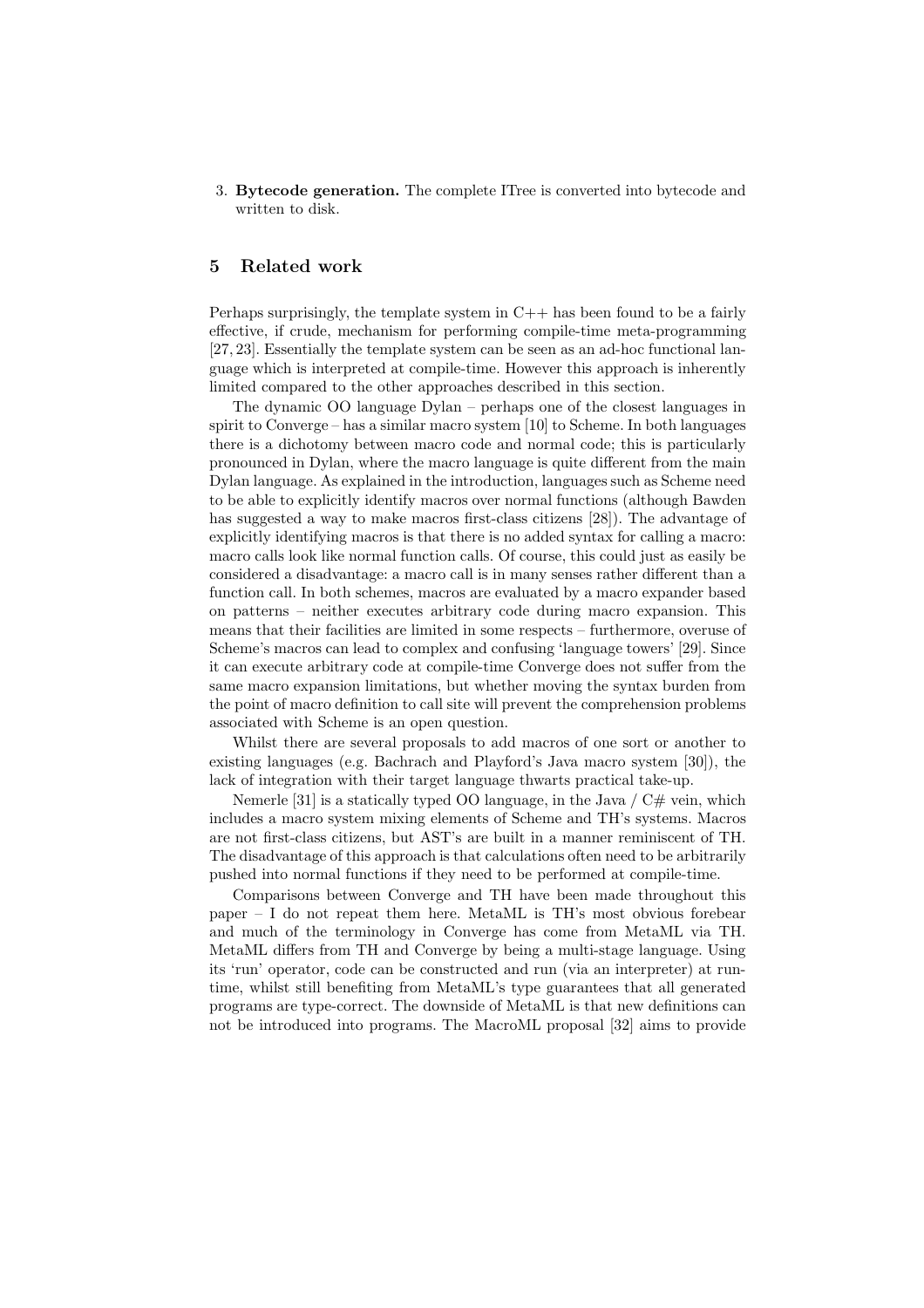such a facility, but in order to guarantee type-correctness forbids inspection of code fragments which limits the features expressivity.

Significantly, with the exception of Dylan, I know of no other dynamically typed OO language in the vein of Converge which supports any form of compiletime meta-programming natively.

# 6 Future work

Error reporting in compile-time systems is a largely unexplored topic [23]. Although Converge displays detailed stack traces when exceptions are raised and allows rudimentary customising of debugging data, compile-time meta-programming raises many issues related to debugging e.g. what is the source(s) of an error?

It would present a far more natural interface to the user if the Converge grammar itself can be extended to allow new syntaxes to be present in the source code in the manner outlined in [7]. Real-world implementations of a similar concept can be found in the Camlp4 pre-processor [33] which allows the normal OCaml grammar to be arbitrarily extended, and Nemerle [31]. A prototype Converge compiler showed promise with a simplified version of this feature.

## 7 Conclusions

In this paper I have outlined the Converge language, and in particular how its compile-time meta-programming features fit naturally into a dynamic OO programming language. By restricting namespaces to be statically calculated, Converge is able to provide a safe macro-esque facility that provides significant extra functionality over other dynamically typed OO languages, whilst maintaining the flexible development virtues of the dynamic language paradigm.

An implementation of Converge, which can execute all of the examples in this paper, is freely available under a MIT/BSD-style licence from http://convergepl.org/.

My thanks to Kelly Androutsopoulos for insightful comments on this paper.

This research was funded by a grant from Tata Consultancy Services.

## References

- 1. Steele, Jr, G.L.: Growing a language. Higher-Order and Symbolic Computation 12 (1999) 221 – 236
- 2. Sheard, T., el Abidine Benaissa, Z., Pasalic, E.: DSL implementation using staging and monads. In: Proc. 2nd conference on Domain Specific Languages. Volume 35 of SIGPLAN., ACM (1999) 81–94
- 3. Seefried, S., Chakravarty, M.M.T., Keller, G.: Optimising embedded DSLs using Template Haskell. In: Draft Proc. Implementation of Functional Languages. (2003)
- 4. Kelsey, R., Clinger, W., Rees, J.: Revised(5) report on the algorithmic language Scheme. Higher-Order and Symbolic Computation 11 (1998) 7–105
- 5. Dybvig, R.K., Hieb, R., Bruggeman, C.: Syntactic abstraction in scheme. In: Lisp and Symbolic Computation. Volume 5. (1992) 295–326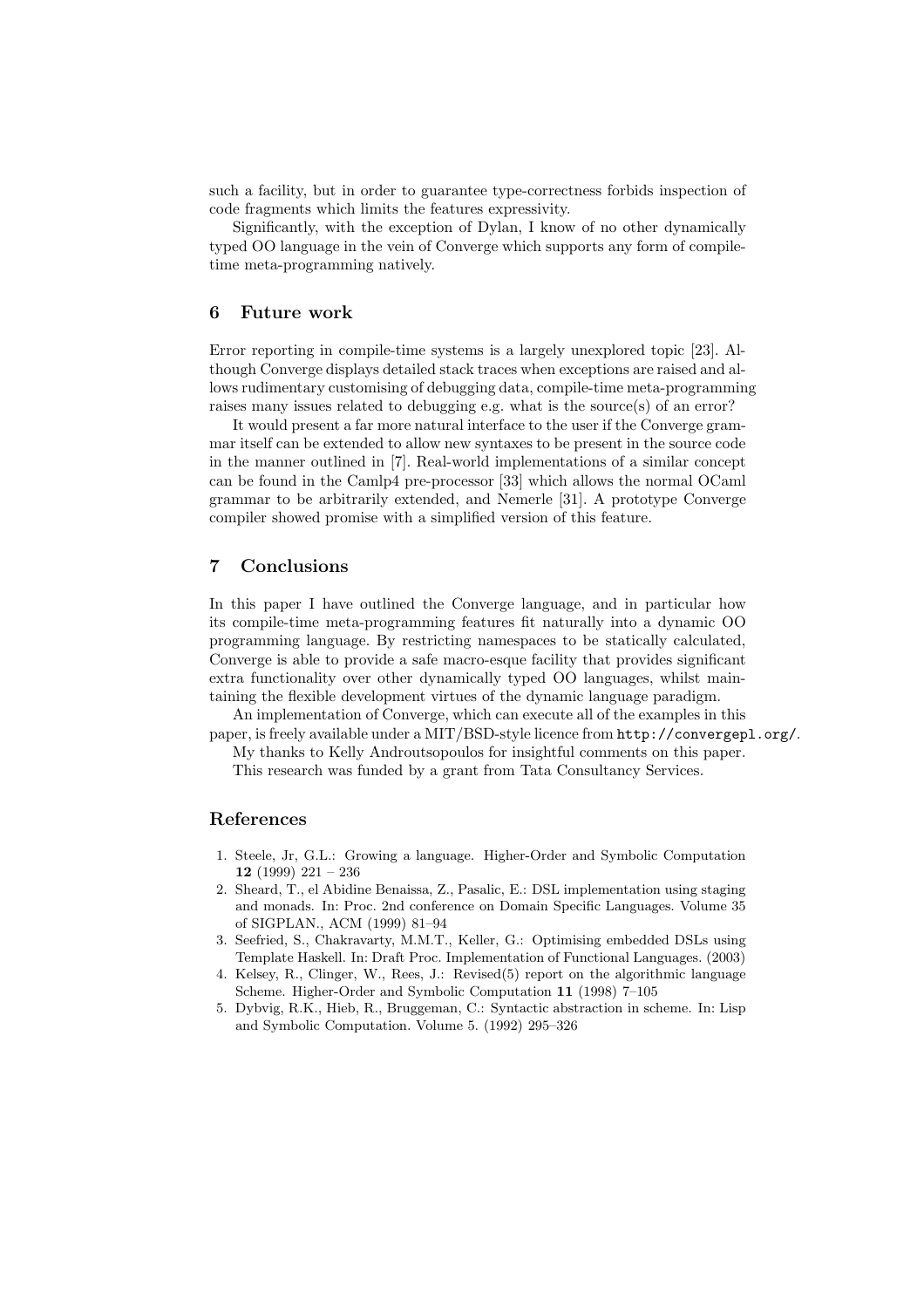- 6. Brabrand, C., Schwartzbach, M.: Growing languages with metamorphic syntax macros. In: Workshop on Partial Evaluation and Semantics-Based Program Manipulation. SIGPLAN, ACM (2000)
- 7. Cardelli, L., Matthes, F., Abadi, M.: Extensible grammars for language specialization. In: Proc. Fourth International Workshop on Database Programming Languages - Object Models and Languages. (1993) 11–31
- 8. Bawden, A.: Quasiquotation in lisp. Workshop on Partial Evaluation and Semantics-Based Program Manipulation (1999)
- 9. Ernst, M.D., Badros, G.J., Notkin, D.: An empirical analysis of C preprocessor use. IEEE Transactions on Software Engineering (2002)
- 10. Bachrach, J., Playford, K.: D-expressions: Lisp power, dylan style (1999) http://www.ai.mit.edu/people/jrb/Projects/dexprs.pdf Accessed Sep 22 2004.
- 11. Taha, W.: Multi-Stage Programming: Its Theory and Applications. PhD thesis, Oregon Graduate Institute of Science and Technology (1999)
- 12. Sheard, T., Jones, S.P.: Template meta-programming for Haskell. In: Proceedings of the Haskell workshop 2002, ACM (2002)
- 13. Tratt, L.: Model transformations and tool integration. Journal of Software and Systems Modelling (2004) Accepted for publication.
- 14. van Rossum, G.: Python 2.3 reference manual (2003) http://www.python.org/doc/2.3/ref/ref.html Accessed Sep 23 2004.
- 15. Tratt, L. (2004) http://www.convergepl.org/documentation/refmanual/ Accessed Sep 23 2004.
- 16. Griswold, R.E., Griswold, M.T.: The Icon Programming Language. Third edn. Peer-to-Peer Communications (1996)
- 17. Goldberg, A., Robson, D.: Smalltalk-80: The Language. Addison-Wesley (1989)
- 18. Abadi, M., Cardelli, L.: A Theory of Objects. Springer (1996)
- 19. Cointe, P.: Metaclasses are first class: the ObjVLisp model. In: Object Oriented Programming Systems Languages and Applications. (1987) 156–162
- 20. Briot, J.P., Cointe, P.: Programming with explicit metaclasses in Smalltalk-80. In: Proc. OOPSLA '89. (1989)
- 21. Demers, F.N., Malenfant, J.: Reflection in logic, functional and object-oriented programming: a short comparative study. In: Proc. IJCAI'95 Workshop on Reflection and Metalevel Architectures and Their Applications in AI. (1995) 29–38
- 22. Kiczales, G., des Rivieres, J., Bobrow, D.G.: The Art of the Metaobject Protocol. MIT Press (1991)
- 23. Czarnecki, K., John O'Donnell, J.S., Taha, W.: DSL implementation in MetaO-Caml, Template Haskell, and C++.  $3016$  (2004) 50-71
- 24. Weise, D., Crew, R.: Programmable syntax macros. In: Proc. SIGPLAN. (1993) 156–165
- 25. Kohlbecker, E., Friedman, D.P., Felleisen, M., Duba, B.: Hygienic macro expansion. In: Symposium on Lisp and Functional Programming, ACM (1986) 151–161
- 26. Earley, J.: An efficient context-free parsing algorithm. Communications of the ACM 13 (1970)
- 27. Veldhuizen, T.: Using C++ template metaprograms. C++ Report 7 (1995) 36–43
- 28. Bawden, A.: First-class macros have types. In: Proc. 27th ACM SIGPLAN-SIGACT symposium on Principles of programming languages. (2000) 133–141
- 29. Queinnec, C.: Macroexpansion reflective tower. In: Proc. Reflection'96. (1996) 93–104
- 30. Bachrach, J., Playford, K.: The java syntactic extender (jse). In: Proc. OOPSLA. (2001) 31–42